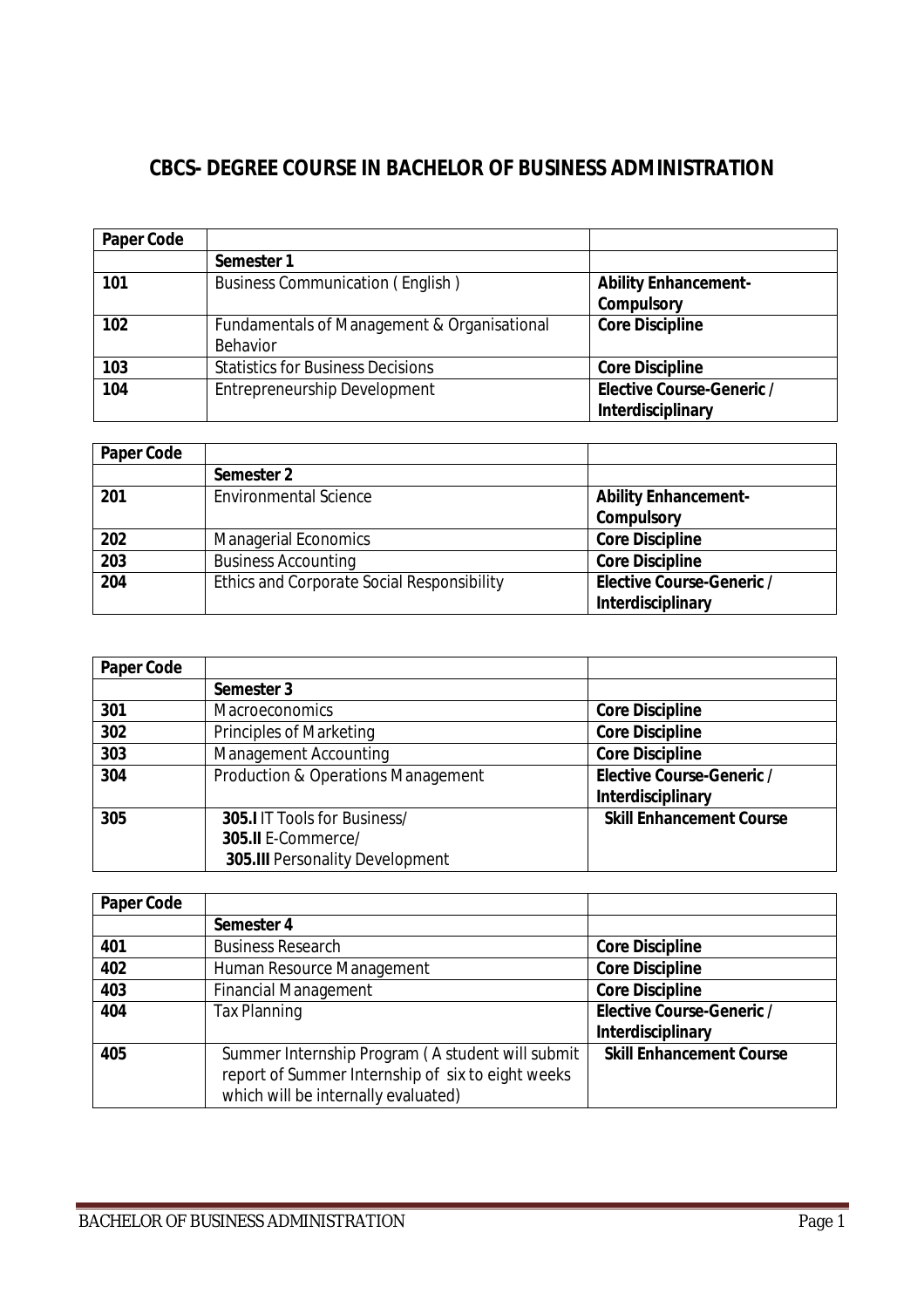| <b>Paper Code</b> |                                                                  |                                     |
|-------------------|------------------------------------------------------------------|-------------------------------------|
|                   | Semester 5                                                       |                                     |
| 501               | Quantitative Techniques for Management                           | <b>Core Discipline</b>              |
| 502               | <b>Legal Aspects of Business</b>                                 | <b>Core Discipline</b>              |
| 503               | 503. I Marketing Specialisation                                  | <b>Discipline Specific Elective</b> |
|                   | 503.I.a Personal Selling & Sales Force Management/               |                                     |
|                   | 503.I.b Consumer Behavior                                        |                                     |
|                   | 503.Il Finance Specialisation                                    |                                     |
|                   | 503.II.a Investment Banking & Financial Services/                |                                     |
|                   | 503.II.b Business Analysis & Valuation                           |                                     |
|                   | 503.III Human Resource Specialisation                            |                                     |
|                   | 503.III .a Training & Development/                               |                                     |
|                   | 503.III .b Talent & Knowledge Management                         |                                     |
|                   | 503.IV Management of Global Business                             |                                     |
|                   | 503.IV.a International Trade Policy & Strategy/                  |                                     |
|                   | 503.IV.b Global Business Environment                             |                                     |
| 504               | <b>504.I Marketing Specialisation</b>                            | <b>Discipline Specific Elective</b> |
|                   | 504.I.a Advertising & Brand Management/                          |                                     |
|                   | 504.I.b Distribution & Supply Chain Management                   |                                     |
|                   | 504.II Finance Specialisation                                    |                                     |
|                   | 504.II.a Investment Analysis & Portfolio                         |                                     |
|                   | Management/                                                      |                                     |
|                   | 504.II.b Financial Modelling & Derivatives                       |                                     |
|                   | 504.III Human Resource Specialisation                            |                                     |
|                   | 504.III.a Management of Industrial Relations/                    |                                     |
|                   | 504.III .b Performanc e & Compensation                           |                                     |
|                   | Management                                                       |                                     |
|                   | 504.IV Management of Global Business                             |                                     |
|                   | 504.IV.a International Accounting & Reporting                    |                                     |
|                   | System/                                                          |                                     |
|                   | 504.IV.b International joint Ventures, Mergers &<br>Acquisitions |                                     |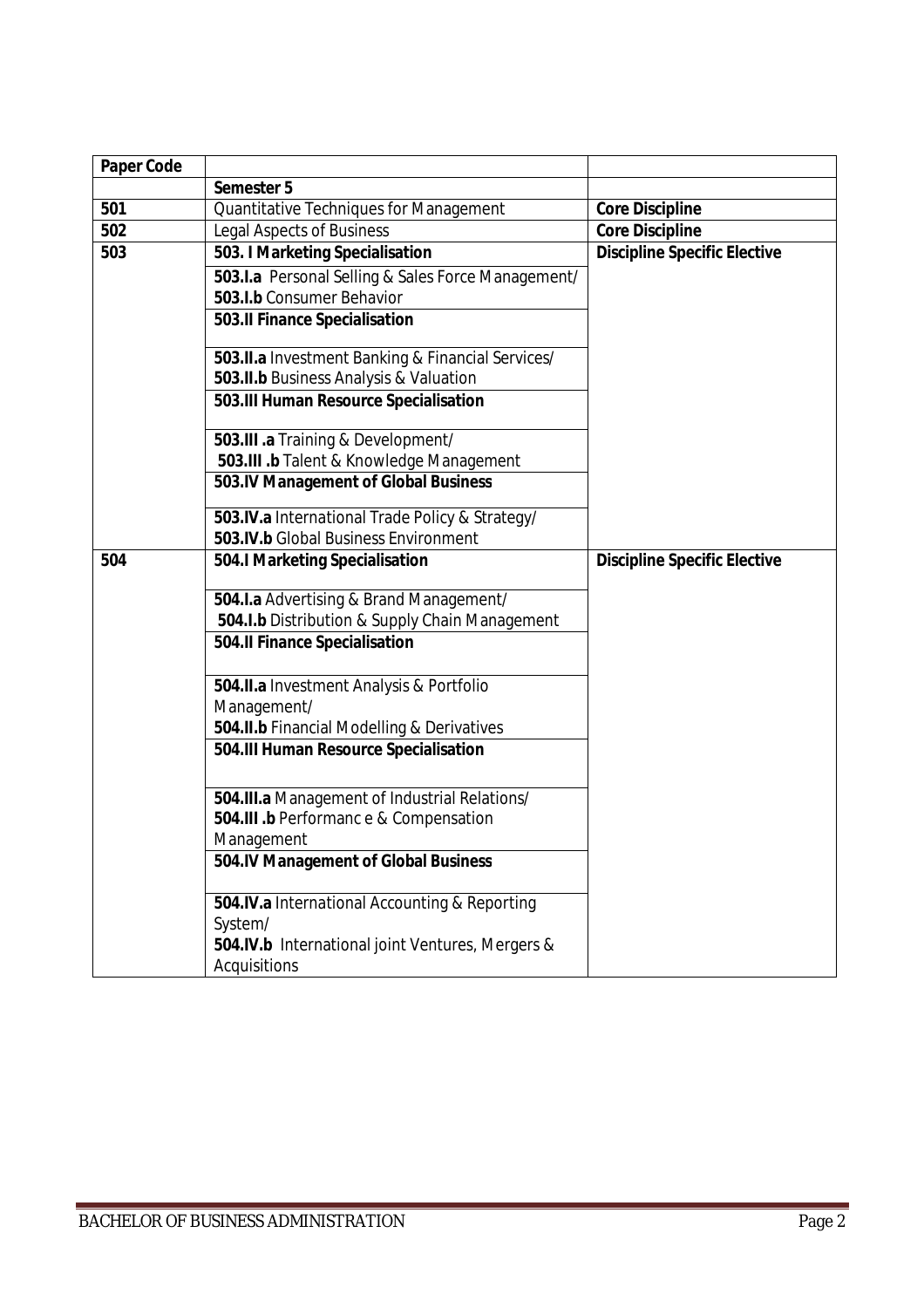| <b>Paper Code</b> |                                                                                          |                                     |
|-------------------|------------------------------------------------------------------------------------------|-------------------------------------|
|                   | Semester 6                                                                               |                                     |
| 601               | <b>Business Policy &amp; Strategy</b>                                                    | <b>Core Discipline</b>              |
| 602               | <b>Financial Institutions &amp; Markets</b>                                              | <b>Core Discipline</b>              |
| 603               | 603.I Marketing Specialisation                                                           | <b>Discipline Specific Elective</b> |
|                   | 603.I .a Retail Management/                                                              |                                     |
|                   | 603.I .b Distribution & Supply Chain Management                                          |                                     |
|                   | <b>603.II Finance Specialisation</b>                                                     |                                     |
|                   | 603.II .a Project Appraisal/                                                             |                                     |
|                   | 603.II .b Strategic Corporate Finance                                                    |                                     |
|                   | 603.III Human Resource Specialisation                                                    |                                     |
|                   | 603.III .a Management of Industrial Relations/<br>603.III .b Cross Cultural HRM          |                                     |
|                   | 603.IV Management of Global Business<br><b>Specialisation</b>                            |                                     |
|                   | 603.IV.a Transnational and Cross Cultural                                                |                                     |
|                   | Management /                                                                             |                                     |
|                   | 603.IV .b International Distribution & Supply Chain                                      |                                     |
|                   | Management                                                                               |                                     |
| 604               | <b>Research Project</b>                                                                  | <b>Discipline Specific Elective</b> |
|                   | <b>DSE-I Marketing</b>                                                                   |                                     |
|                   | 604.I.a. Research Project on Marketing/                                                  |                                     |
|                   | 604.I.b. International Marketing                                                         |                                     |
|                   | <b>DSE-II Finance</b>                                                                    |                                     |
|                   | 604.II.b Research Project on Finance/                                                    |                                     |
|                   | 604.II.b International Finance                                                           |                                     |
|                   | <b>DSE- III Human Resource</b>                                                           |                                     |
|                   | 604.III.a Research Project on Human Resource/                                            |                                     |
|                   | 604.III.b Counseling & Negotiation Skills for<br><b>Managers</b>                         |                                     |
|                   | <b>DSE-IV Management of Global Business</b>                                              |                                     |
|                   | 604.IV.a Research Project on Global Business/<br>604.IV.b Multinational Business Finance |                                     |

# **UNIVERSITY GRANTS COMMISSION**

**Ability Enhancement Compulsory Course**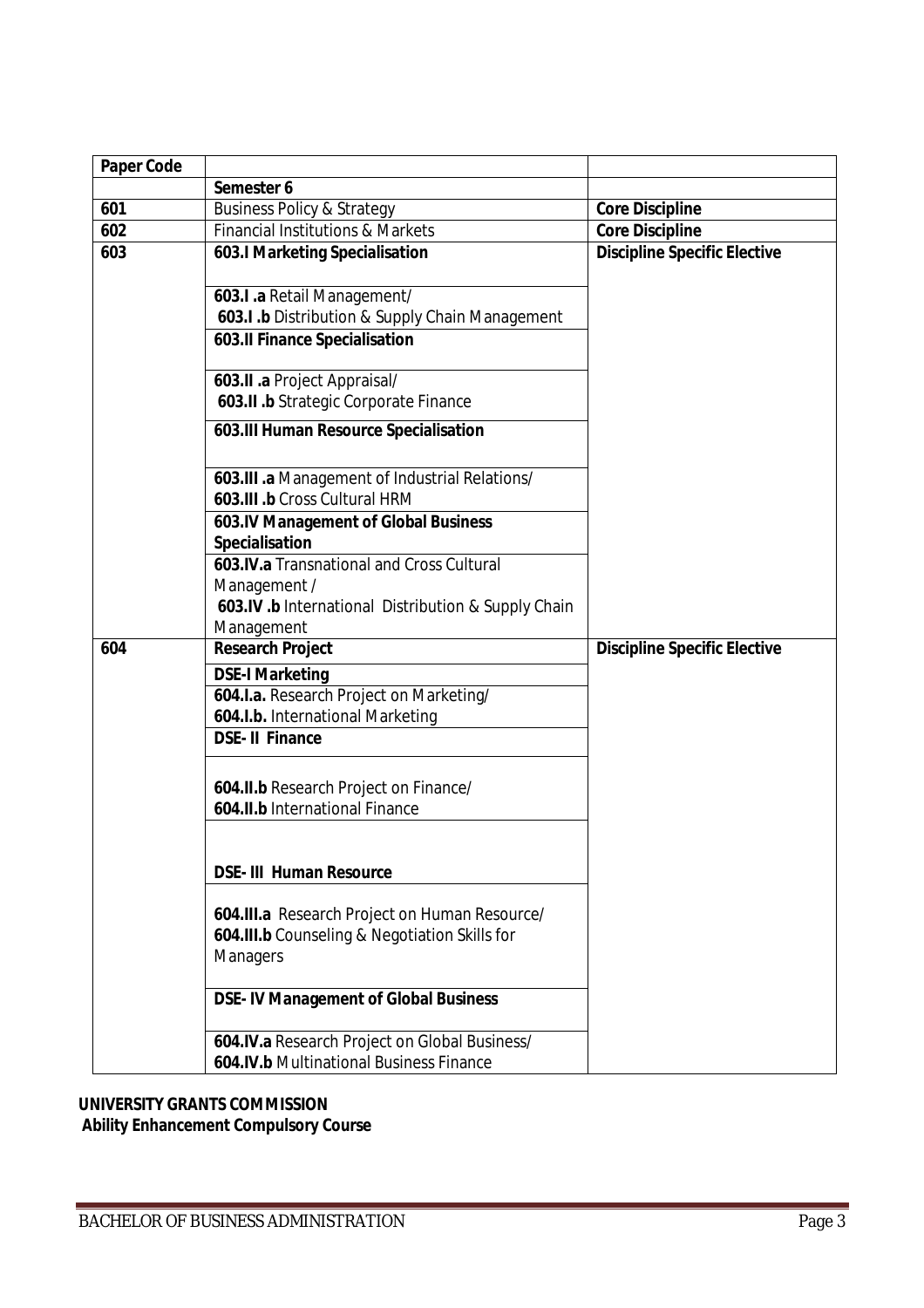# **Semester 1**

# **101 English Communication**

Communication Credits: 2

**Preamble:** The purpose of this course is to introduce students to the theory, fundamentals and tools of communication and to develop in them vital communication skills which should be integral to personal, social and professional interactions. One of the critical links among human beings and an important thread that binds society together is the ability to share thoughts, emotions and ideas through various means of communication: both verbal and non-verbal. In the context of rapid globalization and increasing recognition of social and cultural pluralities, the significance of clear and effective communication has substantially enhanced. The present course hopes to address some of these aspects through an interactive mode of teaching-learning process and by focusing on various dimensions of communication skills. Some of these are: Language of communication, various speaking skills such as personal communication, social interactions and communication in professional situations such as interviews, group discussions and office environments, important reading skills as well as writing skills such as report writing, notetaking etc. While, to an extent, the art of communication is natural to all living beings, in today's world of complexities, it has also acquired some elements of science. It is hoped that after studying this course, students will find a difference in their personal and professional interactions. The recommended readings given at the end are only suggestive; the students and teachers have the freedom to consult other materials on various units/topics given below. Similarly, the questions in the examination will be aimed towards assessing the skills learnt by the students rather than the textual content of the recommended books.

**Unit 1.** Introduction to Communication , Types and modes of Communication

**Unit 2.** Language of Communication: Verbal and Non-verbal (Spoken and Written) *Intra-personal, Interpersonal and Group communication* 

**Unit 3**. Speaking Skills: Effective Communication , Interview, Public Speech

**Unit 4**. Reading and Understanding Close Reading Comprehension Summary

**Unit 5**. Documenting Report Writing , Letter Writing

#### **Recommended Readings:**

- 1. Fluency in English Part II, Oxford University Press, 2006.
- 2. Business English, Pearson, 2008.
- 3. Language, Literature and Creativity, Orient Blackswan, 2013.
- 4. Language through Literature (forthcoming) ed. Dr. Gauri Mishra, Dr Ranjana Kaul, Dr Brati Biswas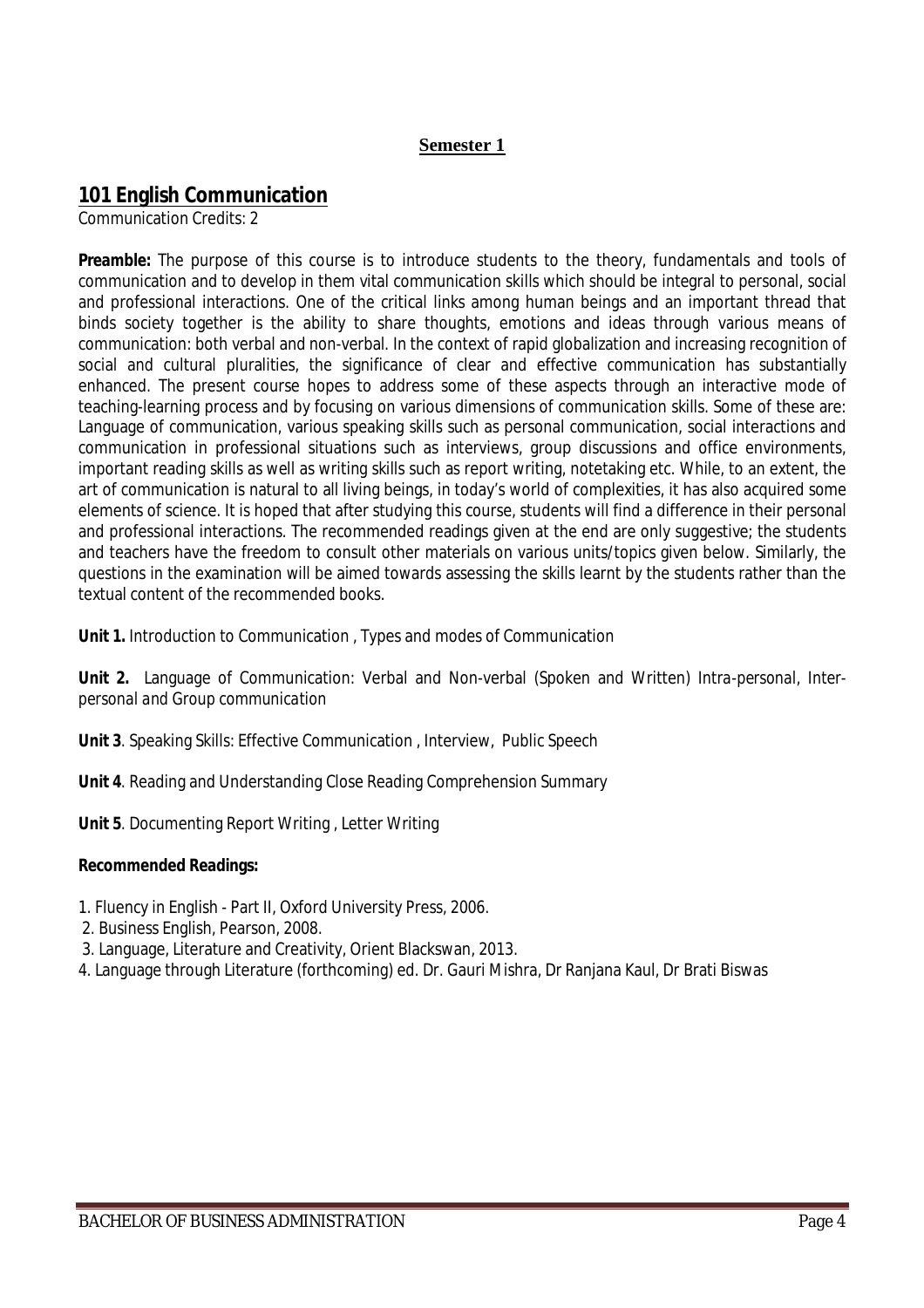# **102. Fundamentals of Management & Organisational Behaviour**

Course Objective: To acquaint the students with the fundamentals of managing business and to understand individual and group behavior at work place so as to improve the effectiveness of an organization. The course will use and focus on Indian experiences, approaches and cases Course contents:

# **Unit I**

Basic forms of Business Ownership; Special forms of ownership: Franchising, Licensing,Leasing, Corporate Expansion: mergers andacquisitions, diversification, , joint ventures, Strategic alliance.

Evolution of Management Theory. Managerial functions and Roles. Insights from Indian practices and ethos.

# **Unit II**

Overview of Planning: Types of Plans & The planning process; Decision making: Process, Types and Techniques. Control: Function, Process and types of Control; Principles of organizing: Common organisational structures;(only meaning of delegation and decentralization)

# **Unit III**

.

Importance of organizational Behaviour. Perception and Attribution: Concept, Nature, Process, Personality: Personality: Learning: Concept and Theories of Learning, reinforcement, ,. Motivation: Concepts and their application, Need, Content ,only leadership ,meaning and types ,Emotional Intelligence

# **Unit IV**

Groups and Teams: Definition, Difference between Groups and teams; Stages of Group Development, Types of teams. Conflict: Concept, Sources, Types, Management of conflict, Organisational Change: Concept, Resistance to change, Managing resistance to change, Implementing Change,Managing Stress: Insights from Indian ethos

- 1. Gilbert: Principles of Management, McGraw Hill.
- 2. Greenberg Jerald and Baron Robert A.: Behaviour in Organisations: Understanding and Managing The Human Side of Work, Prentice Hall of India.
- 3. Kaul Vijay Kumar, Business Organisation & Management Text and Cases, Pearson.
- 4. Kaul, Vijay Kumar, Management- Text & Cases, Vikas Publication.
- 5. Kavita Singh: Organisational Behaviour, Vikas Publication.
- 6. Koontz & Heinz Weihrich: Essential of Management, McGraw Hill.
- 7. Luthans Fred: Organisational Behaviour, Tata McGraw Hill.
- 8. Mc Shane L. Steven, Glinow Mary Ann Von & Sharma Radha R. Organisational Behaviour; Tata McGraw Hill.
- 9. Newstrom John W.: Organisational Behaviour, Tata McGraw Hill.
- 10. Richard L. Daft: Principles of Management, Cengage Learning India.
- 11. Robbins Stephen P: Organisational Behaviour, Pearson.
- 12. Stephen P. Robbins & Mary Coulter: Management, Pearson.
- 13. Stoner & Wankel: Management, Prentice Hall of India.
- 14. Y.K. Bhushan: Fundamentals of Business Organisation & Management, Sultan Chand & Sons.
- 15. Navin Mathur, Management Gurus , National Publishing House, New Delhi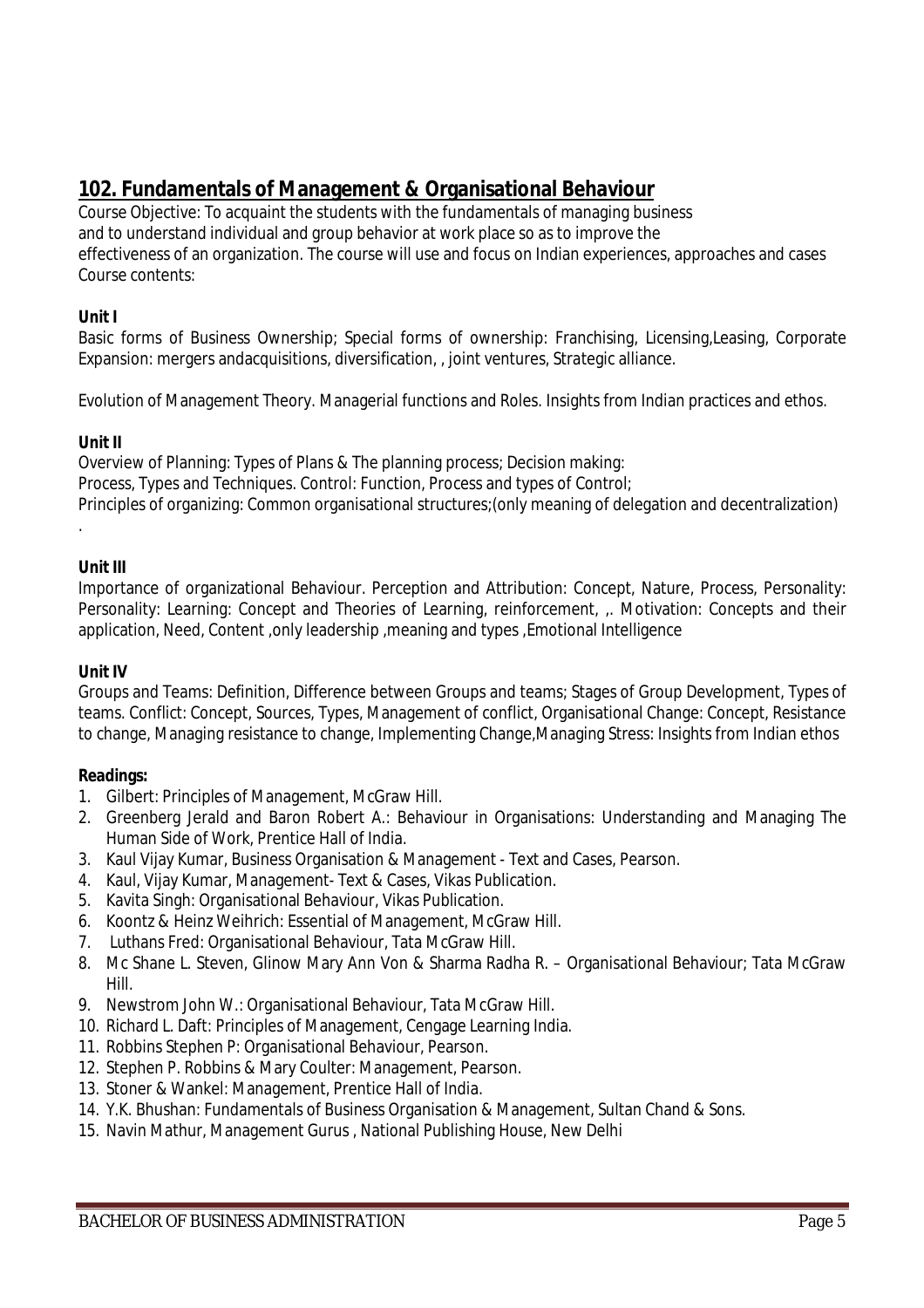# **103. Statistics for Business Decisions Objective:**

To familiarize the students with various Statistical Data Analysis tools that can be used for effective decision making. Emphasis will be on the application of the concepts learnt**. Course contents**:

**Unit I: Measures of Central Value:** Characteristics of an ideal measure; Measures of Central Tendency - Merits, Limitations and Suitability of averages. Relationship between averages. Measures of Dispersion: Absolute and Relative measures of dispersion - Range, Quartile Deviation, Mean Deviation, Standard Deviation

**Unit II:** Correlation Analysis: Meaning and significance. Correlation and Causation, Types of correlation. Methods of studying simple correlation - Scatter diagram, Karl Pearson's coefficient of correlation, Spearman's Rank correlation coefficient,

Unit III: Analysis of Time Series: Meaning and significance. Utility, Components of time series, Models (Additive and Multiplicative, Problems in construction of index numbers, methods of constructing index numbers-weighted and unweighted,

Unit IV: Probability: Meaning and need. Theorems of addition and multiplication. Conditional probability. Bayes' theorem, Random Variable- discrete and continuous. Probability Distribution

**Unit V:** Hypothesis testing: Concept; Level of Significance; Process of testing; Test of hypothesis concerning Mean

- 1. S.P. Gupta (S.P.): Statistical Methods, Sultan Chand & Sons, 34th Edition.
- 2. Richard Levin & David Rubin : Statistics for management, Prentice Hall.
- 3. Anderson, Sweeny & Williams: Statistics for Business and Economics, South Western.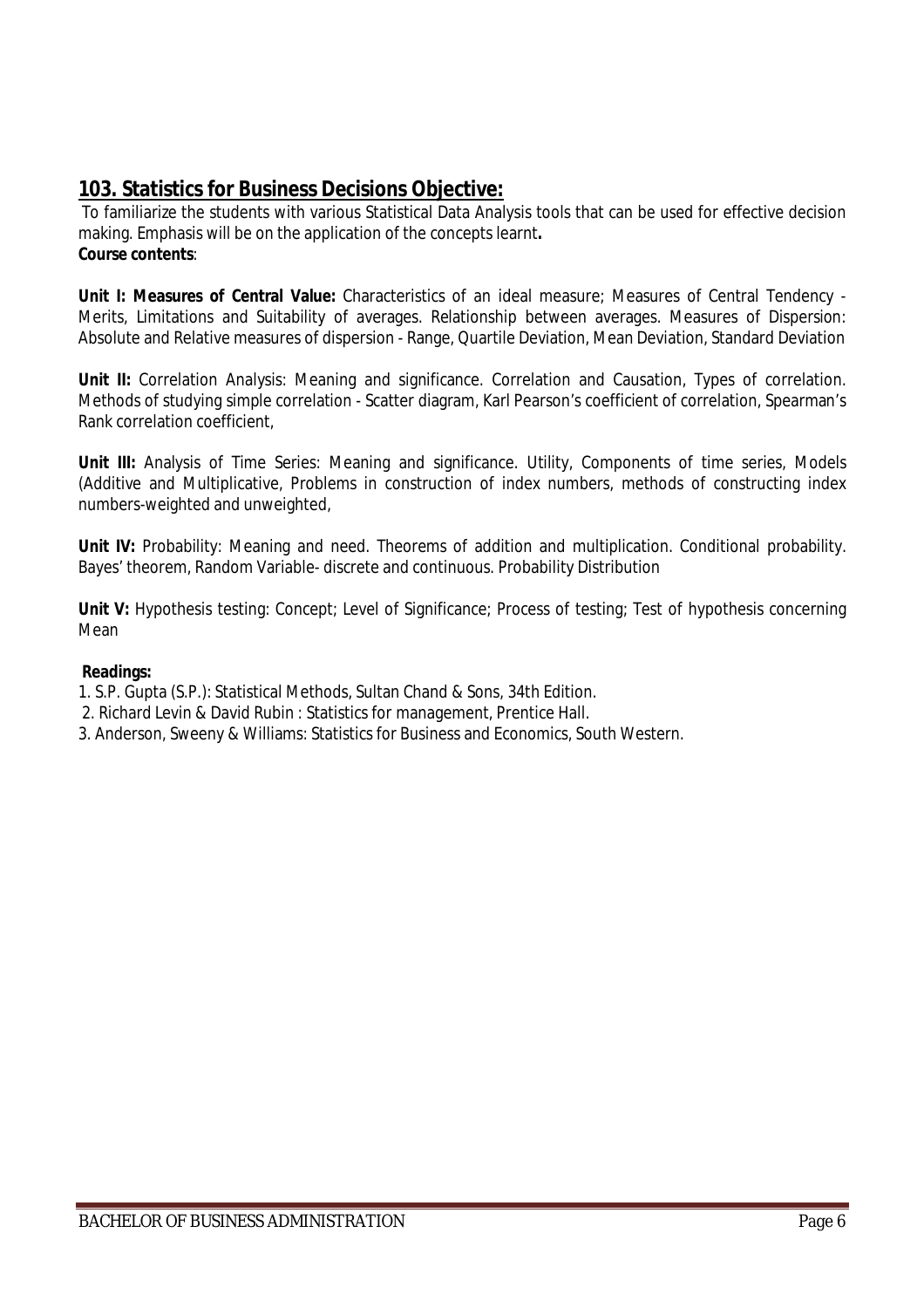# **104 ENTREPRENEURSHIP DEVELOPMENT**

**Objective: This course provides students with a solid introduction to the entrepreneurial process of creating new businesses , role of Creativity and innovationin Entrepreneurial start-ups, manage family-owned companies ,context of social innovation and social entrepreneurship and issues and practices of financing entrepreneurial businesses.**

# UNIT-1 ENTREPRENEURIAL MANAGEMENT

The evolution of the concept of entrepreneurship, John Kao's Model on Entrepreneurship, Idea Generation, Identifying opportunities and Evaluation; Building the Team / Leadership; Strategic planning for business; Steps in strategic planning, Forms of ownership – Sole proprietorship; partnership; limited liability partnership and corporation form of ownership; advantages/disadvantages, Franchising; advantages/disadvantages of franchising; types of franchise arrangements; franchise contracts; franchise evaluation checklist,

#### UNIT-2 ENTREPRENEURSHIP, CREATIVITY AND INNOVATION

Stimulating Creativity; Organisational actions that enhance/hinder creativity, Managerial responsibilities, Creative Teams; Sources of Innovation in Business;

### UNIT-3 SOCIAL ENTREPRENEURSHIP

Introduction to Social Entrepreneurship; Characteristics and Role of Social Entrepreneurs; Innovation and Entrepreneurship in a Social Context; Start-Up and Early Stage Venture Issues in creating and Sustaining a Non-profits Organization;

#### UNIT-4 FAMILY BUSINESS AND ENTREPRENEURSHIP

The Entrepreneur; Role and personality; Family Business: Concept, structure and kinds of family firms ; Culture and evolution of family firm; Managing Business, family and shareholder relationships ; Conflict and conflict resolution in family firms ;

#### UNIT-5 FINANCING THE ENTREPRENEURIAL BUSINESS

Arrangement of funds; Traditional sources of financing, Loan syndication, Consortium finance, role played by commercial banks,

#### **Readings**

- **1. Burns, P. (2001). Entrepreneurship and small business. New Jersey: Palgrave.**
- **2. Drucker, P. F. (2006). Innovation and entrepreneurship: Practice and principles. USA: Elsevier.**
- **3. Gersick, K. E., Davis, J. A., Hampton, M. M., &Lansberg, I. (1997). Generation to generation: Life cycles of the family business. Boston: Harvard Business School Press.**
- **4. Hisrich, R., & Peters, M. (2002). Entrepreneurship. New Delhi: Tata Mc Graw Hill.**
- **5. Holt, D. H. (2004). Entrepreneurship new venture creation. New Delhi: Prentice Hall of India.**
- **6. Kaplan, J. (2004). Patterns of entrepreneurship. Wiley.**
- **7. Khandwalla, P. (2003). Corporate creativity. New Delhi: Tata Mc.Graw Hill.**
- **8. Mullins, J. (2004). New business road test. New Delhi: Prentice Hall.**
- **9. Nicholls, A. (Ed.). (2006). Social entrepreneurship new models of sustainable social change. Oxford University Press.**

**10. Prahalad, C. K. (2006). Fortune at the bottom of the pyramid ,eradicating poverty through profits. Wharton school Publishing.**

**11. Scarborough &Zimmerer, Effective Small Business Management**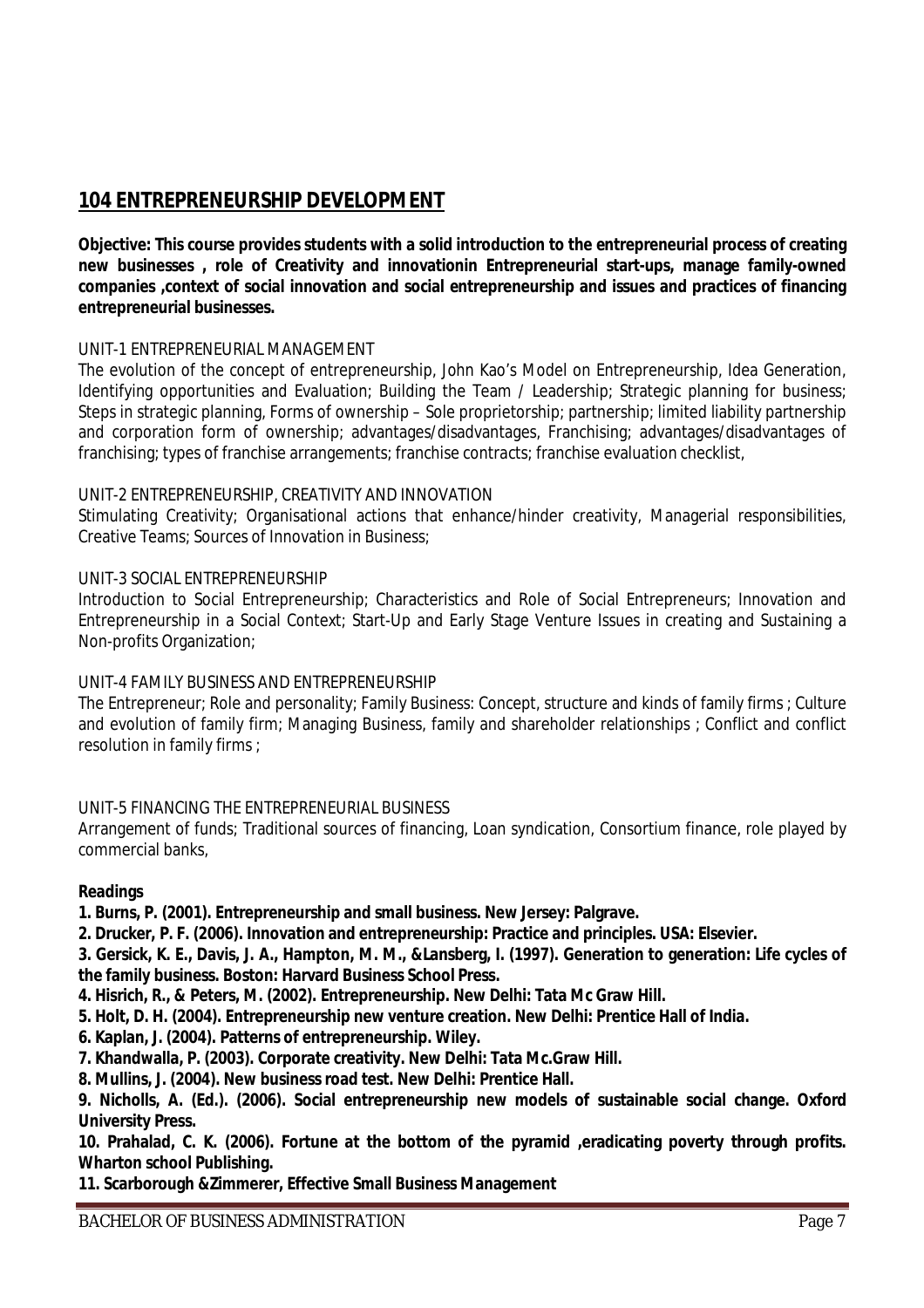#### **12. Stevenson, H. (Ed.). (2007). Perspective on entrepreneurship. Boston: Harvard Business Press.**

#### **Semester 3**

#### **301. MACROECONOMICS**

**Objective:** This course deals with the principles of Macroeconomics. The coverage includes determination of and linkages between major economic variables; level of output and prices, inflation, interest rates and exchange rates. The course is designed to study the impact of monetary and fiscal policy on the aggregate behaviour of individuals.

# **Course Content:**

#### **Unit I**

Measurement of macroeconomic variables: National Income Accounts, Gross Domestic Product, National Income, Personal and Personal disposable income; Classical theory of income and employment: Quantity Theory of Money – Cambridge version, Classical aggregate demand curve, Classical theory of interest rate, effect of fiscal and monetary policy.

#### **Unit II**

Keynesian theory of Income and employment; ISLM model : properties of ISLM curves, factors affecting the position and slope of ISLM curves, determination of equilibrium income and interest rates, effect of monetary and fiscal policy, relative effectiveness of monetary and fiscal policy.

#### **Unit III**

Money: functions of money, quantity theory of money, determination of money supply and demand, H theory of money multiplier, indicators and instruments of monetary control; Inflation: meaning, demand and supply side factors, consequences of inflation, anti-inflationary policies, Phillips curve (short run and long run).

#### **Unit IV**

Trade Cycles and the Open Economy**:** Trade Cycles: Theories of trade cycles and Aggregate demand. Open economy macro economics: Determination of Exchange Rate; Purchasing Power Parity and Exchange Rates: Fixed and Flexible; Impact of trade on GDP; Open economy multiplier.

- 1. Froyen, R.P. (2011): Macroeconomics-theories and policies (8th ed.). Pearson:
- 2. Dornbusch and Fischer (2010), Macroeconomics (9thed.). Tata McGraw Hill
- 3. N Gregory Mankiw (2010). Macroeconomics (7thed.), Worth Publishers
- 4. Olivier Blanchard, Macroeconomics (2009), (5thed.) Pearson
- 5. Paul A Samuelson, William D Nordhaus, *Economics,* (Indian adaptation by Sudip Chaudhuri and Anindya Sen), Tata McGraw Hill.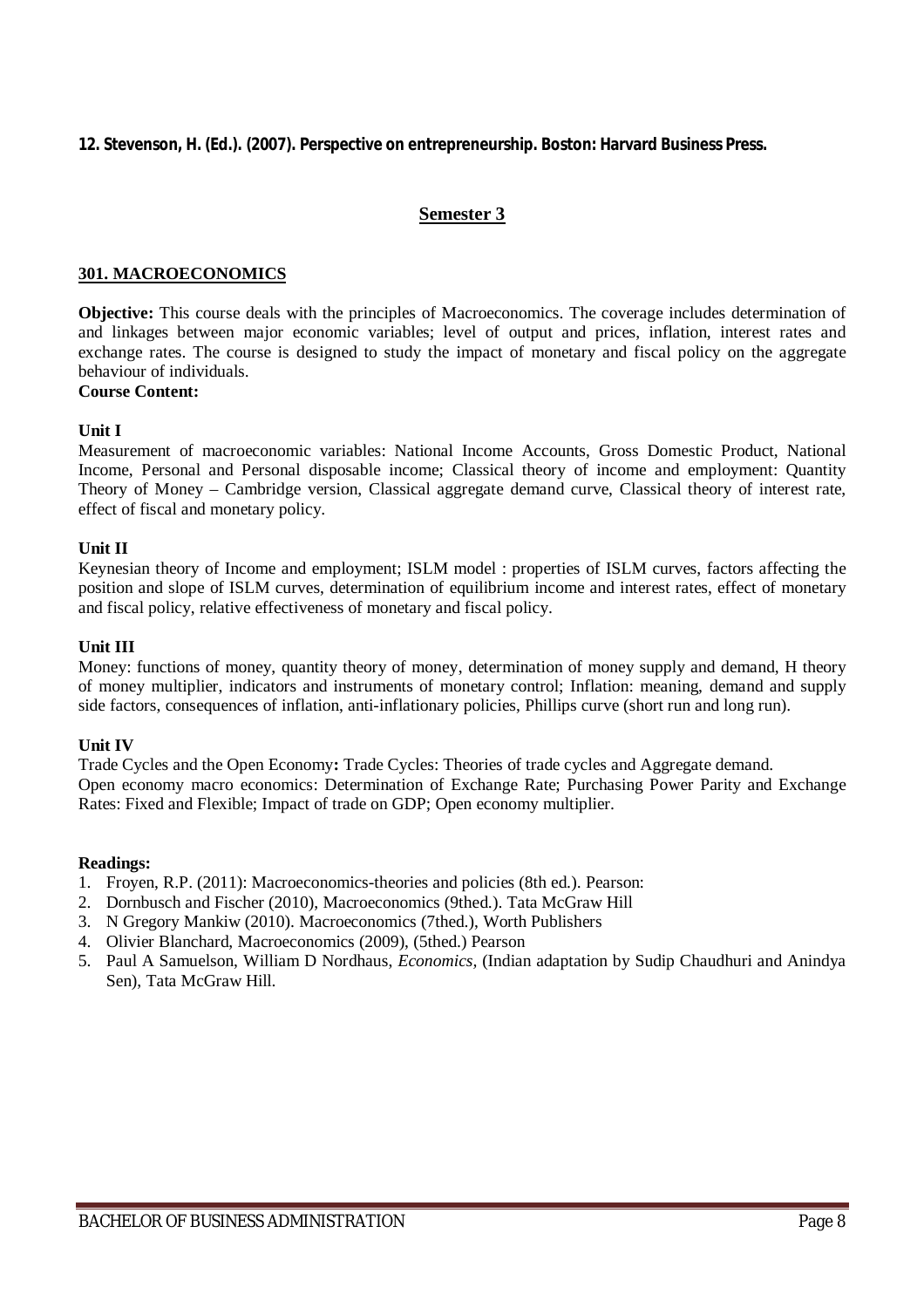# **302. PRINCIPLES OF MARKETING**

Objective: This course aims tofamiliarize students withthe marketing functionin organizations. It will equip the students with understanding of the Marketing Mix elements and sensitize them to certain emerging issues in Marketing. The course will use and focus on Indian experiences, approaches and cases

# **Course Content:**

**Unit I:** Introduction: Nature, Scope and Importance of Marketing, Core marketing concepts; -Product concept, Selling concept, Marketing concept.

Marketing Environment: Demographic, economic, political, legal, socio cultural, technological environment (Indian context); Portfolio approach – Boston Consultative Group (BCG) matrix

**Unit II:** Segmentation, Targeting and Positioning: Levels of Market Segmentation, Basis for Segmenting Consumer Markets, only meaning of targeting and positioning

**Unit III:** Product & Pricing Decisions: Concept of Product Life Cycle (PLC), PLC marketing strategies, Product Classification, Product Line Decision, Product Mix Decision, only brand interaction/types, Packaging & Labelling, New Product Development.

Pricing Decisions: Determinants of Price, Pricing Methods (Non-mathematical treatment), Adapting Price (Geographical Pricing, Promotional Pricing and Differential Pricing).

**Unit IV:** Promotion Mix: Promotional Tools –Sales Promotion, Public Relations & Publicity and Personal Selling; Place (Marketing Channels): Channel functions, Channel Levels, Types of Intermediaries: Types of Retailers, Types of Wholesalers.

- 1. Kotler, P. & Keller, K. L.: Marketing Management, Pearson.
- 2. Kotler, P., Armstrong, G., Agnihotri, P. Y., & Ul Haq, E.: Principles of Marketing: A South Asian Perspective, Pearson.
- 3. Ramaswamy, V.S. & Namakumari, S.: Marketing Management: Global Perspective-Indian Context, Macmillan Publishers India Limited.
- 4. Zikmund, W.G. & D' Amico, M.: Marketing, Ohio: South-Western College Publishing.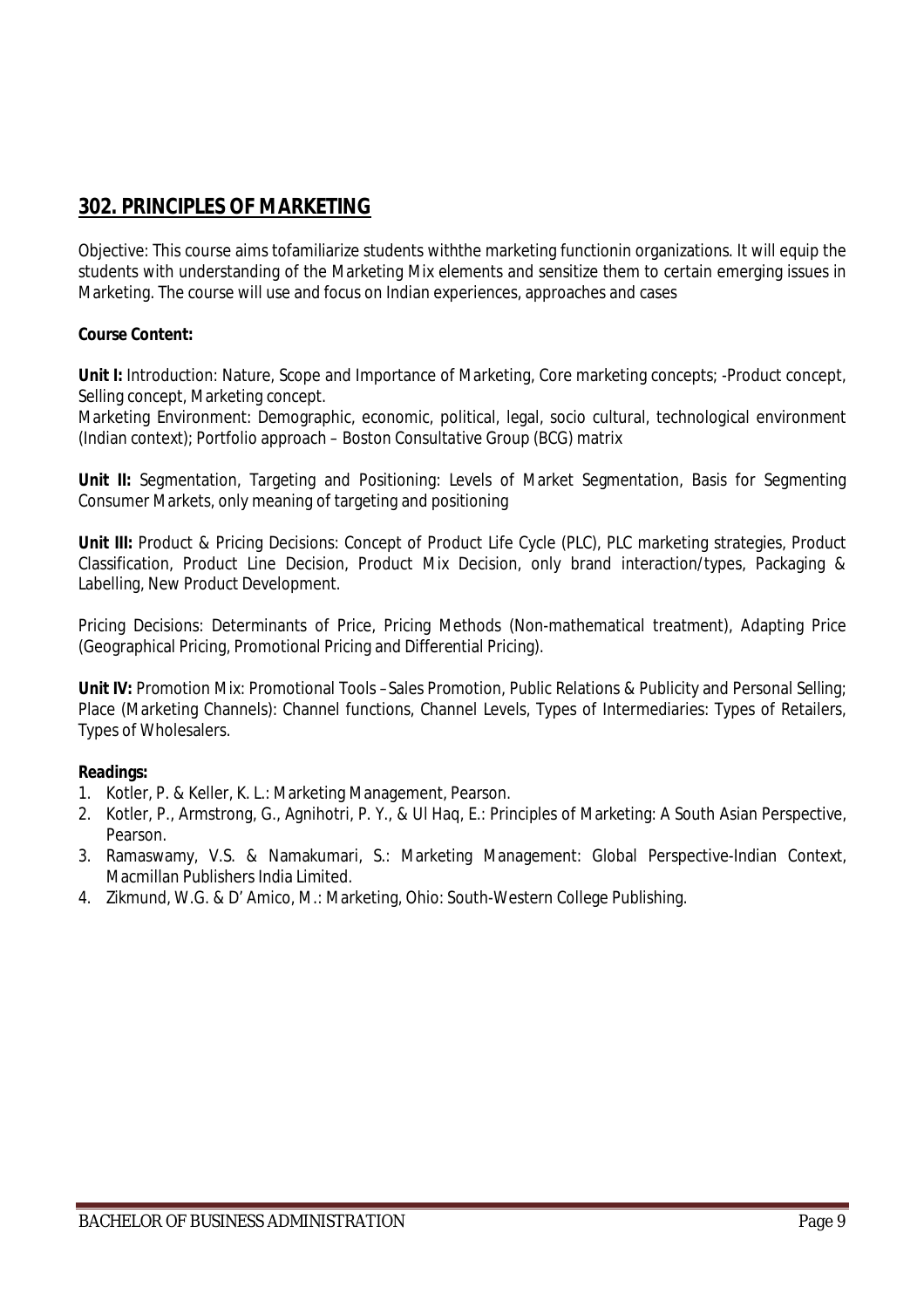# **303. MANAGEMENT ACCOUNTING**

**Objective:** To acquaint students with role of Management Accounting in planning, control and decision-making.

# **Course Content**

# **Unit I**

Meaning of Management Accounting; Comparison of Management Accounting with Cost Accounting and Financial Accounting.

Cost concepts: Meaning of Cost Accounting; Cost, Costing, Cost Control, and Cost Reduction; Elements of Cost, Components of total Cost, Cost Sheet. Classification of Costs: Fixed, Variable, Semivariable, and Step Costs; Product, and Period Costs; Direct, and Indirect Costs; Relevant, and Irrelevant Costs; Shut-down, and Sunk Costs; Controllable, and Uncontrollable Costs; Avoidable, and Unavoidable Costs; Imputed / Hypothetical Costs; Out-of-pocket Costs; Opportunity Costs; Expired, and Unexpired Costs; Conversion Cost. Cost Ascertainment: Cost Unit and Cost Center.

Introduction to Overhead allocation, Overhead apportionment, and Overhead absorption.

# **Unit II**

Cost-Volume-Profit Analysis: Contribution, Profit-Volume Ratio, Margin of safety, Break-even Analysis. Decision Making: Pricing, Product Profitability, Make or Buy, Exploring new markets, Export Order, Sell or Process Further, Shut down vs. Continue.

# **Unit III**

Budgets and Budgetary Control: Meaning, Types of Budgets, Fixed and Flexible Budgeting, Cash Budget. Responsibility Accounting: Concept

# **Unit IV**

Meaning of Standard Cost and Standard Costing, Advantages, Limitations and Applications; Material, Labor, Overhead and Sales variances.

Introduction to Target Costing, Life Cycle Costing, Quality Costing, and Activity based Costing.

- 1. C.T. Horngren, Gary L. Sundem, Jeff O. Schatzberg, and Dave Burgstahler: Introduction to Management Accounting, Pearson
- 2. M.N. Arora: A Textbook of Cost and Management Accounting, Vikas Publishing House Pvt. Ltd.
- 3. M.Y. Khan, and P.K. Jain, Management Accounting: Text Problems and Cases, McGraw Hill Education (India) Pvt. Ltd.
- 4. S.N. Maheshwari, and S.N. Mittal, Cost Accounting: Theory and Problems, Shree Mahavir Book Depot (Publishers)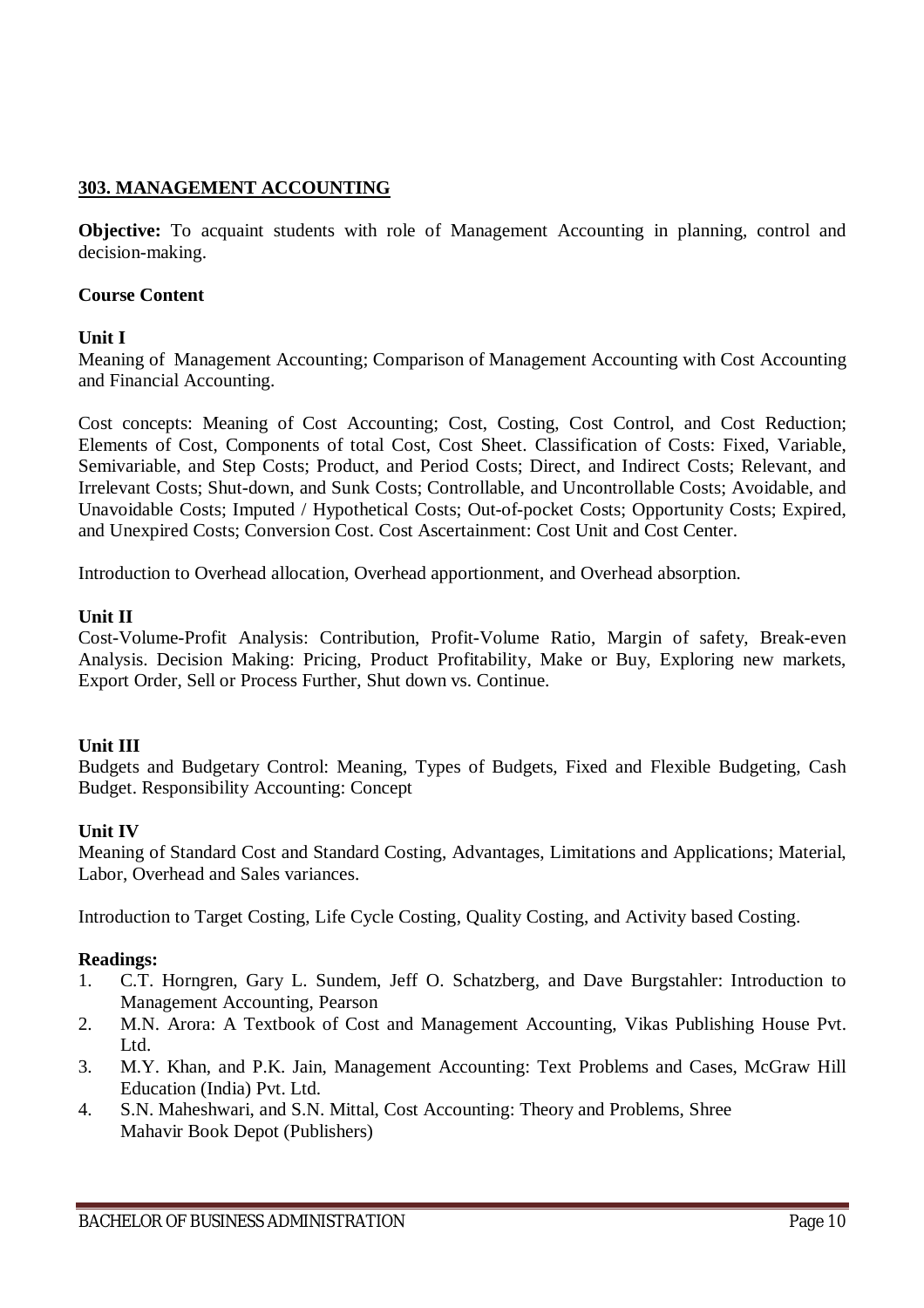# **304 PRODUCTION AND OPERATIONS MANAGEMENT**

The course aims to familiarize the students with the basic concepts of Operations and Production Management.

### **Unit I:**

Introduction: Meaning, Nature and Scope of Production and Operation Management. Objectives of Operations Management. Duties and Responsibilities of Operations Management. Manufacturing system:Mass,Batch,Job Shop and Project

### **Unit II:**

Plant Location: Nature, Factors considered in location, Methods and Type of areas. Plant Layout: Objective of good layout, Factors influencing layout and Types of layout.

### **Unit III:**

Work Study: Method study and work measurement- Importance, Objectives, Application areas, Steps in method study and Techniques of work measurement.

### **Unit IV:**

Inventory Management: Factors influencing and Objectives of inventory management. Techniques of inventory management.

### **SUGGESTED READINGS**

- 1. Mahadevan B, Operations Management Theory & amp; Practice, Pearson Education
- 2. Heizer Jay and Render Barry, Production & amp; Operations Management, Pearson Education
- 3. Chase R B, Aquilano N J, Jacobs F R and Agarwal N, Production & amp; Operations Management Manufacturing and Services, Tata McGraw Hill
- 4. S.P. Gupta, Statistical methods, Sultan Chand & amp; Sons.
- 5. Adam,E.E and Ebert, Production & operations Management, Prentice Hall of India, New Delhi
- 6. S.N. Chary, Production & amp; operations management Tata McGraw Hill, New Delhi
- 7. Buffa E S, & Sarin R K, Modern Production / Operations Management (8th edition) John Wiley, 1994
- 8. Gaither and Frazier, Operations Management, Thomson South-Western
- 9. Operations Research, P. K. Gupta, Man Mohan, KantiSwarup, Sultan Chand
- 10. Operations Research, V. K. Kapoor. Sultan Chand & amp; Sons

Personality Development & Communication Skills Objective: The objective of the course is bring about personality development with regard to the different behavioural dimensions that have far reaching significance in the direction of organisational effectiveness. Course Content: Unit I Techniques in Personality development a) Self confidence b) Mnemonics c) Goal setting d) Time Management and effective planning Unit II Written communication,: Basics of Letter writing, memorandum, notice, email, and report writing. Resume writing. Unit III Communication skills and Personality Development a) Intra personal communication and Body Language b) Inter personal Communication and Relationships c) Leadership Skills d) Team Building and public speaking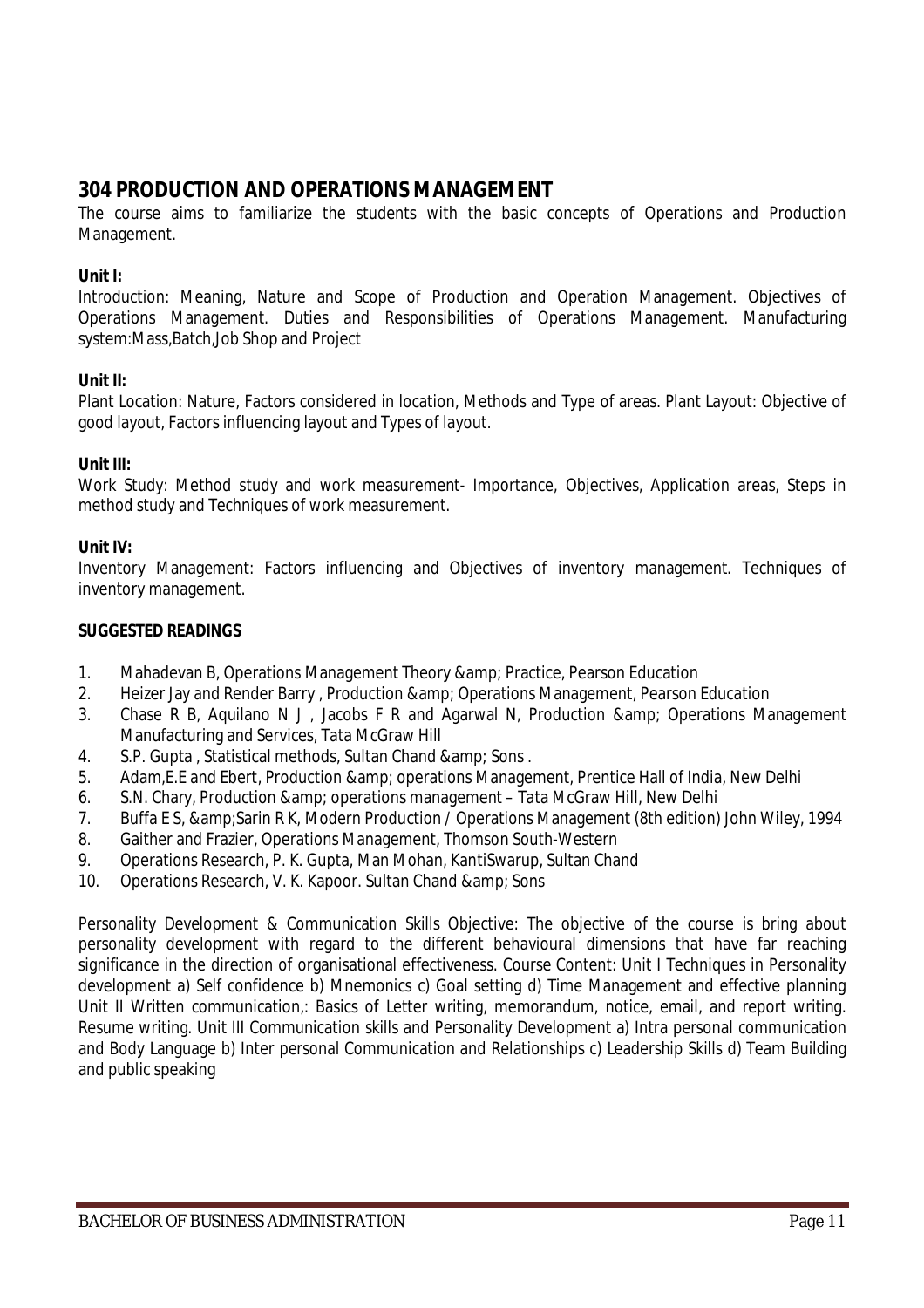# **SKILL ENHANCEMENT COURSE (SEC)**

# **305.I IT TOOLS IN BUSINESS**

Objective: The objective of this course is to acquaint the students with Information Technology tools which includes various Office Automation Tools for individuals and corporate.

### **Course Contents**

# **UNIT-I**

### **Spreadsheets**

**Introduction**: Concept of worksheets and workbooks, creating, opening, closing and saving workbooks, moving, copying, inserting, deleting and renaming worksheets, working with multiple worksheets and multiple workbooks, controlling worksheet views, naming cells using name box, name create and name define. Using formulae and functions: Understanding absolute, relative and mixed

referencing in formulas, referencing cells in other worksheets and workbooks, correcting common formula errors, working with inbuilt function categories like mathematical, statistical, text, lookup, information, logical, database, date and time and basic financial functions. Consolidating worksheets and workbooks using formulae and data consolidate command Printing and Protecting worksheets: Adjusting margins, creating headers and footers, setting page breaks, changing orientation, creating portable documents and printing data and formulae. Implementing file level security and protecting data within the worksheet Creating charts and graphics: Choosing a chart type, understanding data points and data series, editing and formatting chart elements, and creating sparkline graphics.

# **Unit-2**

# **Word-processing**

**Introduction**: Creating and saving your document, displaying different views, working with styles and character formatting, working with paragraph formatting techniques using indents,tabs, alignment, spacing, bullets and numbering and creating borders. Page setup and sections: Setting page margins, orientation, headers and footers, end notes and foot notes, creating section breaks and page borders. Working with tables: Creating tables, modifying table layout and design, sorting, inserting graphics in a table, table math, converting text to table and vice versa. Create newspaper columns, indexes and table of contents. Spellcheck your document using inbuilt and custom dictionaries, checking grammar and style ,using thesaurus and finding and replacing text.

# **Unit-3**

# **PowerPoint presentation**

**Introduction:** Creating a blank presentation using a design template, basing a new presentation on an existing one, creating and managing slides, using content place holders, creating graphs, tables, diagrams, organization charts, inserting clip art and images. Viewing and navigating a presentation: Organising ideas in outline view, using slide sorter to rearrange a presentation, previewing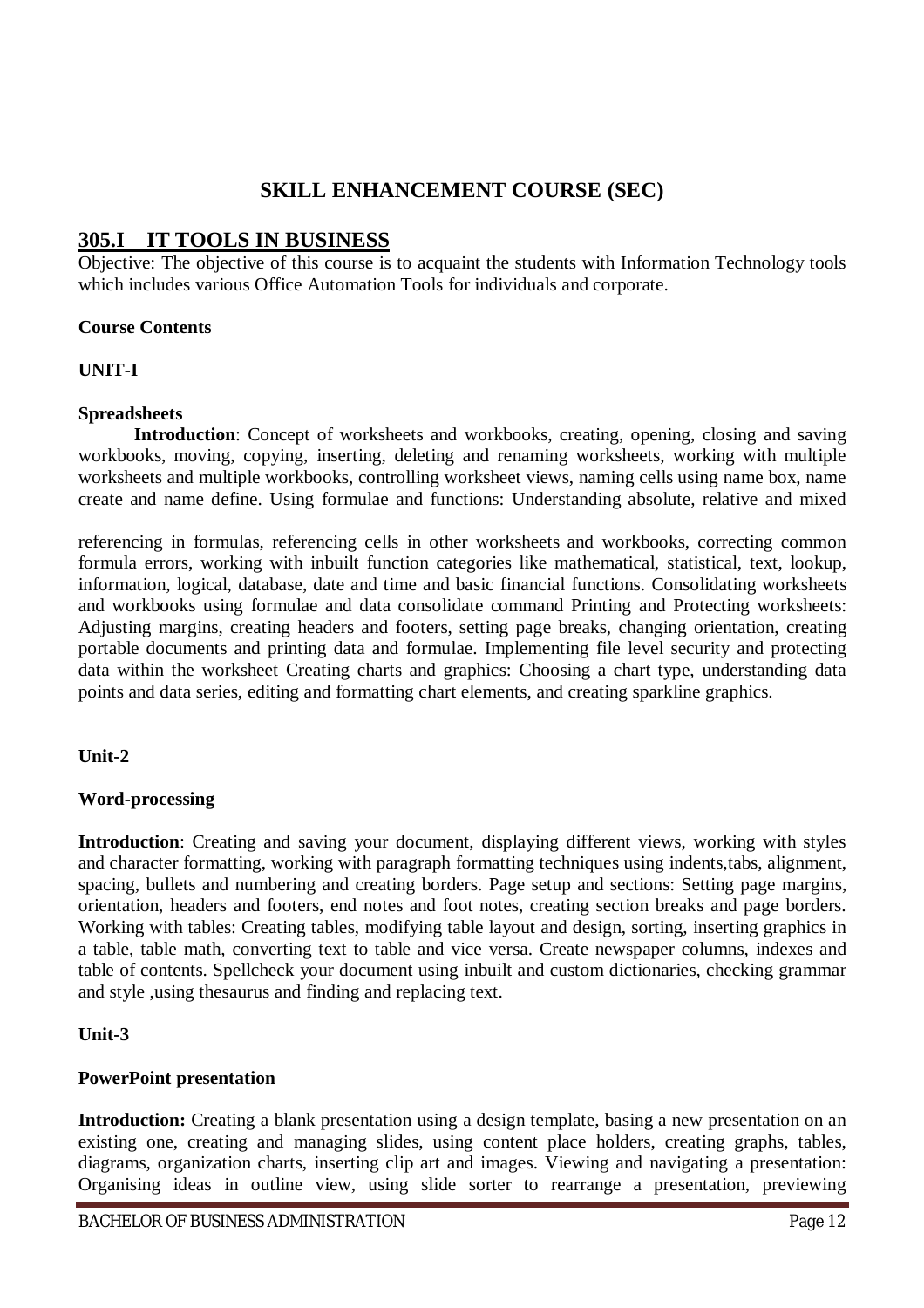presentation in slide show, understanding master views, using title master, slide master, handout master and notes master, working with headers and footers, using hyperlinks, advanced navigation with action settings, navigation short hand with action buttons

# **Unit-4**

### **Databases**

Introduction to Database Development: Database Terminology, Objects, Creating Tables, working with fields, understanding Data types , Changing table design, Assigning Field Properties, Setting Primary Keys, using field validation and record validation rules, Indexing, working with multiple tables, Relationships & Integrity Rules, Join Properties, Record manipulation, Sorting & Filtering. Select data with queries: Creating Query by design & by wizard (Select, Make Table, Append, Delete, Cross Tab, Update, Parameterized Query, Find Duplicate and Find Unmatched), Creating multi table queries, creating & working with table joins. Using operators & expressions: Creating simple & advance criteria. Working with forms: Creating Basic forms, working with bound, unbound and calculated controls, understanding property sheet,

### **Text Book:**

Working with Personal Computer Software (2nd Ed.) – R.P.Soni, Harshal Arolkar, Sonal Jain , Wiley –India Publications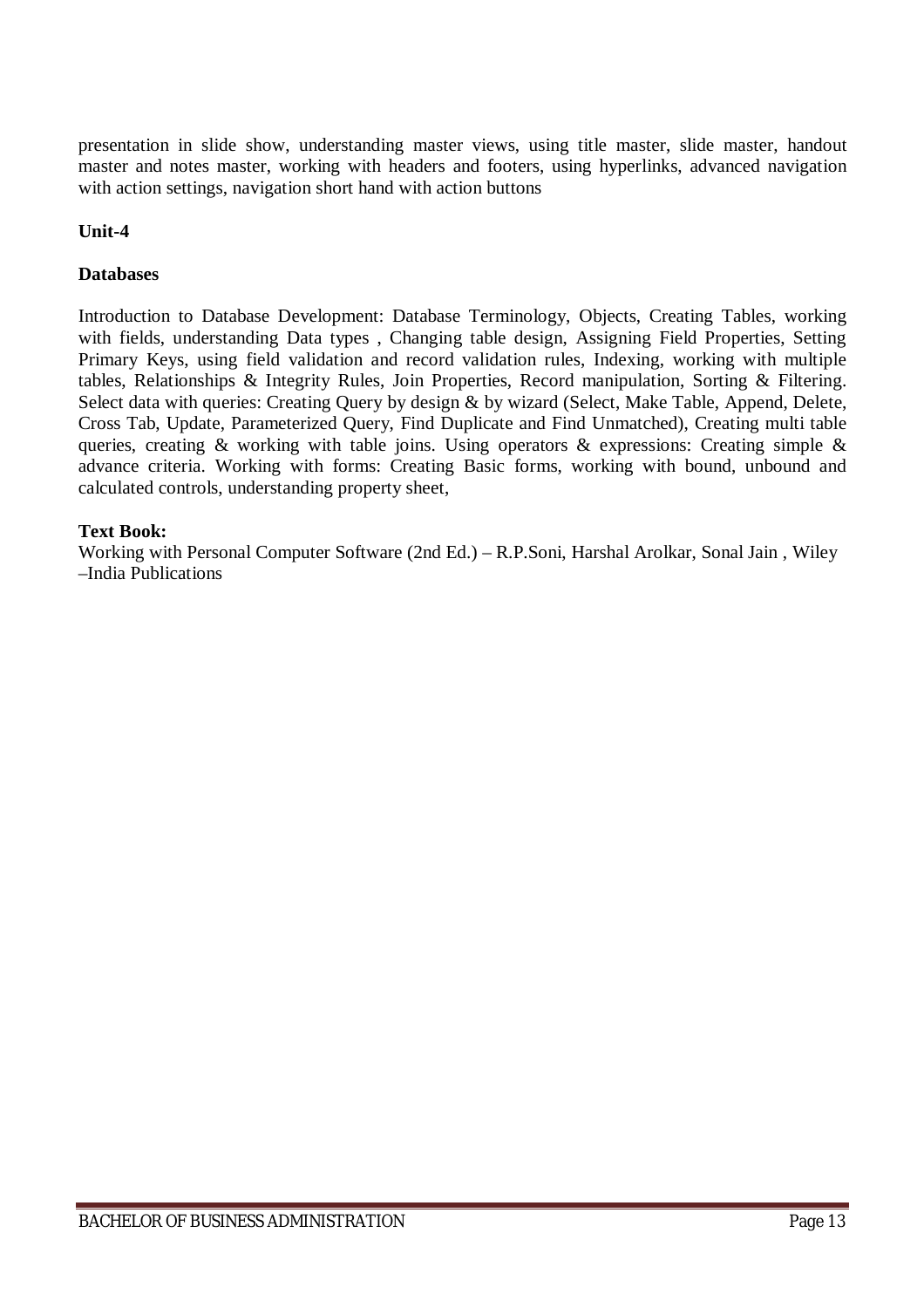# **305. II E-COMMERCE**

# **Unit-1**

**Introduction to Electronic Commerce**-What is E-Commerce (Introduction and Definition), Main activities ECommerce, Goals of E Commerce, Technical Components of Ecommerce, Functions of Ecommerce, Adv / Disadvantages of Ecommerce, Scope of E-commerce,

# **Unit-2**

Electronic data interchange – Concept of EDI, Differences in Paperbased Business and EDI based Business, Advantages of EDI, Application ,Areas for EDI, Action plan for implementing EDI,

# **Unit-3**

**Internet Marketing-**The PROS and CONS of online shopping, Justify an Internet business, Internet marketing techniques, The E-cycle of Internet marketing,

# **Unit-4**

### **Applications of E-Commerce:-.**

*E- Marketing –* Traditional Marketing V/s E-Marketing, Impact of Ecommerce on markets, Marketing issues in E-Marketing, Promoting your EBusiness, Direct Marketing – One to One Marketing. *E-Finance: -* Areas of E- Financing, E- Banking, Traditional Banking V/s E- Banking, Operations in E-Banking,

#### **Books Recommended:**

- 1. E-Commerce Concepts , Models , Strategies by -- G.S.V Murthy
- 2. E-Commerce by --Kamlesh K Bajaj and Debjani Nag
- 3. Electronic Commerce by --Gary P. Schneider
- 4. Frontiers of E-Commerce by Ravi Kala Kota & Andrew Whinston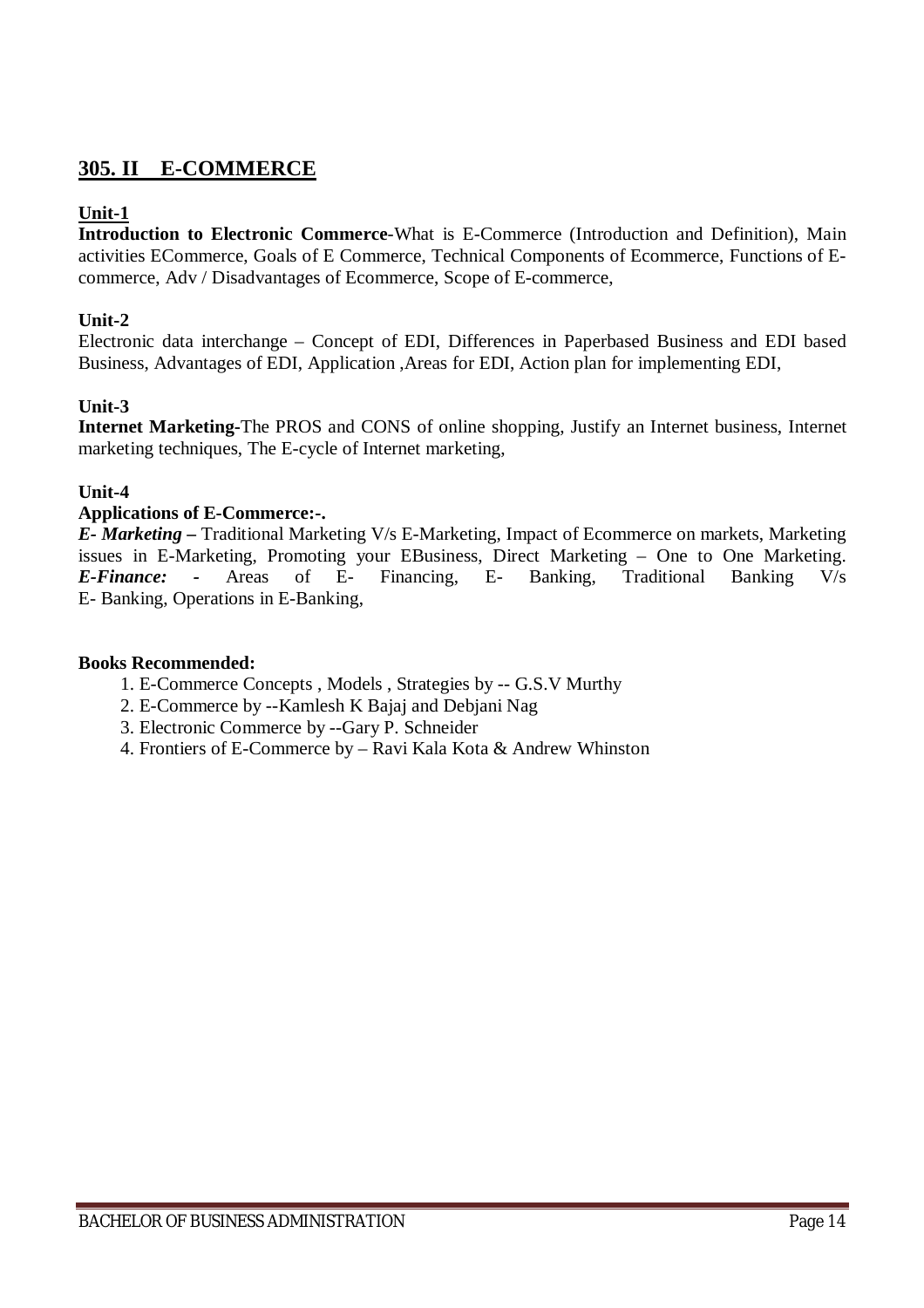# **305. III Personality Development:**

**Objective:** The objective of the course is bring about personality development with regard to the different behavioural dimensions that have far reaching significance in the direction of organisational effectiveness.

### **Course Content:**

**Unit I**: Techniques in Personality development a) Self confidence b) Mnemonics c) Goal setting d) Time Management and effective planning

Unit II: Written communication,: Basics of Letter writing, memorandum, notice, email, and report writing. Resume writing.

Unit III: Communication skills and Personality Development a) Intra personal communication and Body Language b) Inter personal Communication and Relationships c) Leadership Skills d) Team Building and public speaking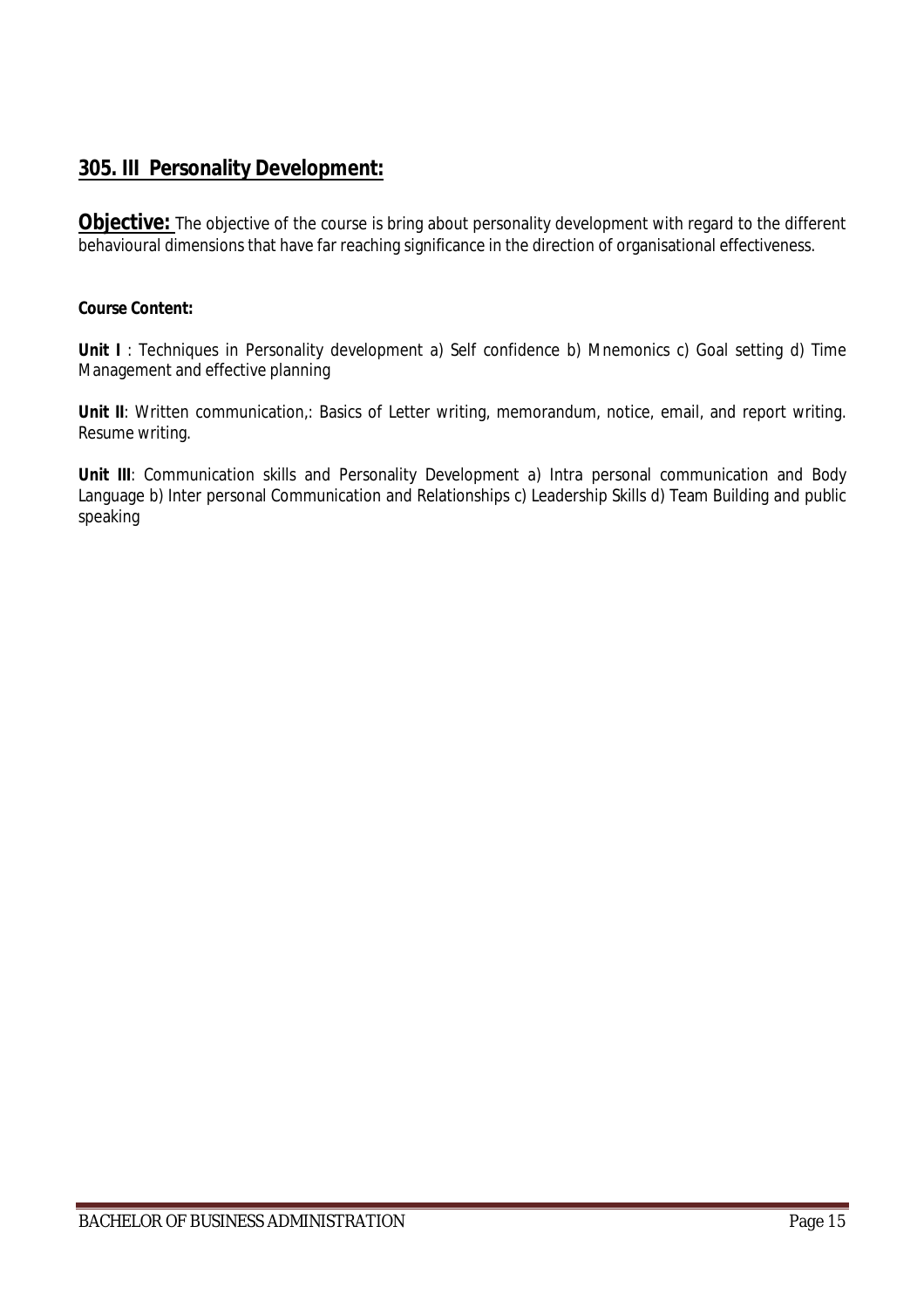# **Semester 5**

# **501 QUANTITATIVE TECHNIQUES FOR MANAGEMENT**

# **COURSE OBJECTIVES**

- 1. To introduce the students how to use variables for formulating complex mathematical models in management
- 2. To provide the students with opportunity of using various software package for solving linear programming and integer programming models
- 3. To introduce the students to the use of basic methodology for the solution of linear programs and integer programs.

# **SYLLABUS**

**UNIT I :** Operations Research – Meaning, Scope, Nature,

# **UNIT II :**

Linear Programming, Formulating a linear programming model, Simplex Method

### **UNIT III:**

Transportation and Assignment Problems,

# **UNIT IV:**

Theory of Games ,Characteristics, Pure Strategies ,Saddle Point, Value of the game ,Mixed Strategies Rules of Dominance ,Two Persons Game ,3 x 3 persons game ,

# **UNIT V:**

Queuing Theory ,Meaning , Elements of Queuing System ,Single Channel model only, Network Analysis ,PERT/CPM ,Objectives **Text Books:**

- 1. N. D. Vohra: Quantitative Management, Tata McGraw Hill .
- 2. P. K. Gupta, Man Mohan, KantiSwarup: Operations Research, Sultan Chand.
- 3. V. K. Kapoor: Operations Research, Sultan Chand & Sons.
- 4. J. K. Sharma: Operations Research Theory & Applications, Macmillan India Limited.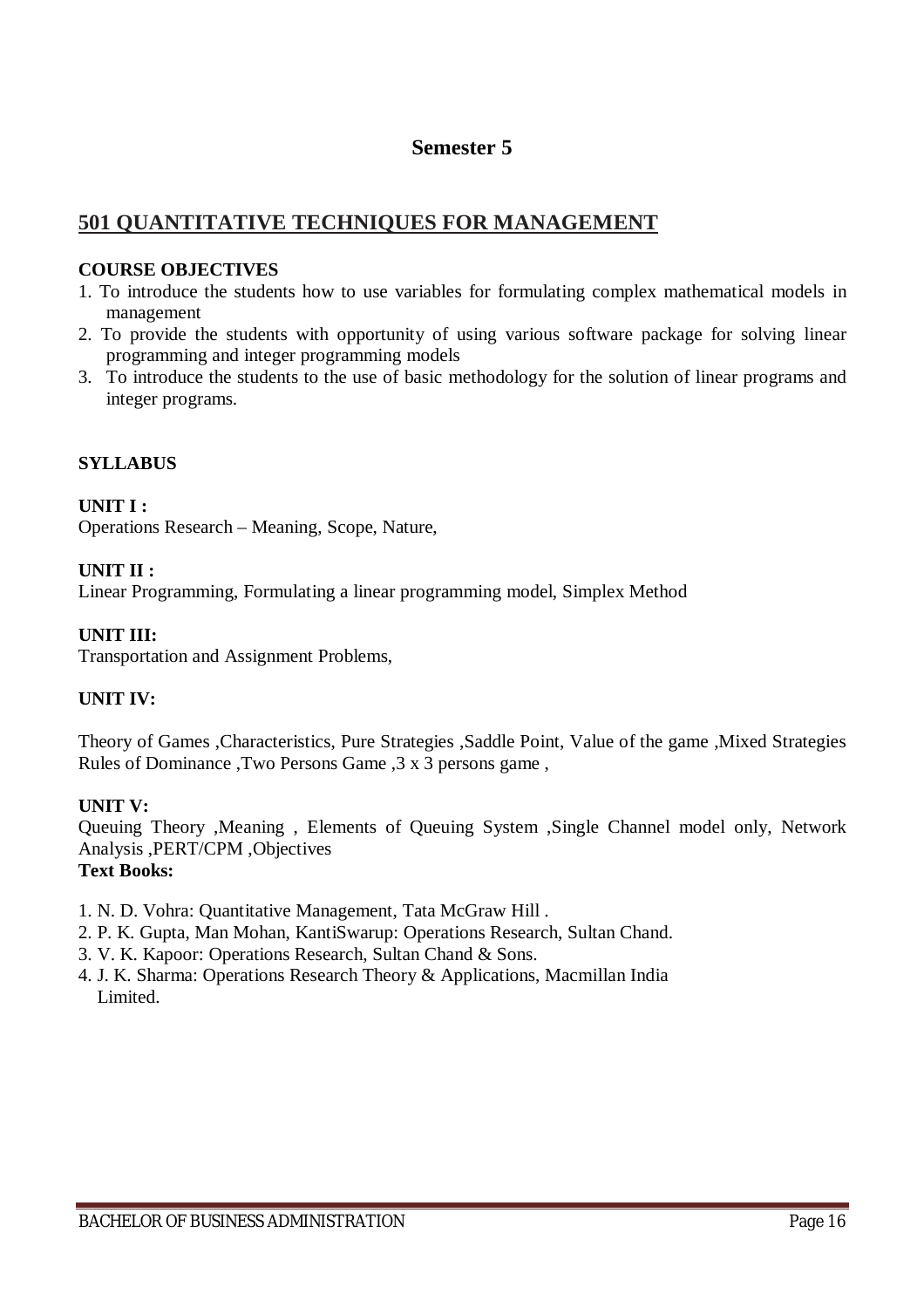# **502 LEGAL ASPECTS OF BUSINESS**

**Objective:** To gain knowledge of the branches of law which relate to business transactions, certain corporate bodies and related matters and also, to understand the applications of these laws to practical commercial situations.

#### **Course contents:**

#### **Unit I**

Laws applicable to Business; *Indian Contract Act, 1872:* Definitions in Contract, Essentials of a Contract, Types of Contracts, Capacity of Parties, performance of contracts, Modes of Discharge of a Contract, breach of contracts and Remedies for Breach of Contract; Void agreements, Quasi contract.

#### **Unit II**

*Sale of Goods Act 1930:* Contact of Sale of Goods, Essentials of a Contract of Sale, Rights and Duties of Buyer, Right of Unpaid Seller, Conditions and Warranties, Transfer of Property.

*Negotiable Instruments Act 1881:* Type of negotiable instruments, Parties to Negotiable Instruments, Dishonour of a Negotiable Instrument**.**

#### **Unit III**

*The Companies Act 2013:* Definitions and types, Memorandum & Articles of association, Prospectus, Incorporation of a Company, Share Capital.

*Partnership Act, 1932:* Nature of the Partnership, Kinds of Partners, Partnership Deed, Registration of a Partnership, Rights and Duties of Partners, Dissolution of Partnership.

#### **Unit IV**

*Consumer Protection Act 1986:* Definitions, Objectives of consumer protection, Consumer Protection Council, Consumer Redressal Agencies, Rights of consumers.

*Competition Act, 2002:* Scope of Competition Act, Salient Features of Competition Act, Offences and Penalties under the Act.

#### **Unit V**

*Information Technology Act, 2000:* Digital Signature, Electronic Governance, Regulation of Certifying Authorities, Cyber Laws, Penalties for Offences

*Intellectual Property Rights:* Scope of Patent Act and Amendments of WTO Agreements, Rights of Patentee, Infringement, Remedies, Trademarks, Copyright

#### **Readings**:

1. M.C.Kucchal: Business Law/Mercantile Law, Vikas Publishing.House (P) Ltd.

2. M.C.Kucchal & Vivek Kucchal: Business Legislation for Management, Vikas Publishing House (P) Ltd.

3. Dr. G. K. Kapoor & Sanjay Dhamija: Company Law and Practice-A comprehensive textbook on Companies Act 2013, latest edition, Taxmann.

- 4. Avtar Singh: Principle of Mercantile Law, Eastern Book Company
- 5. Gulshan Kapoor: Business Law, New Age International Pvt Ltd Publishers.
- 6. Maheshwari & Maheshwari: Principle of Mercantile Law, National Publishing Trust
- 7. Rohini Aggarwal: Mercantile & Commercial Law, Taxmann.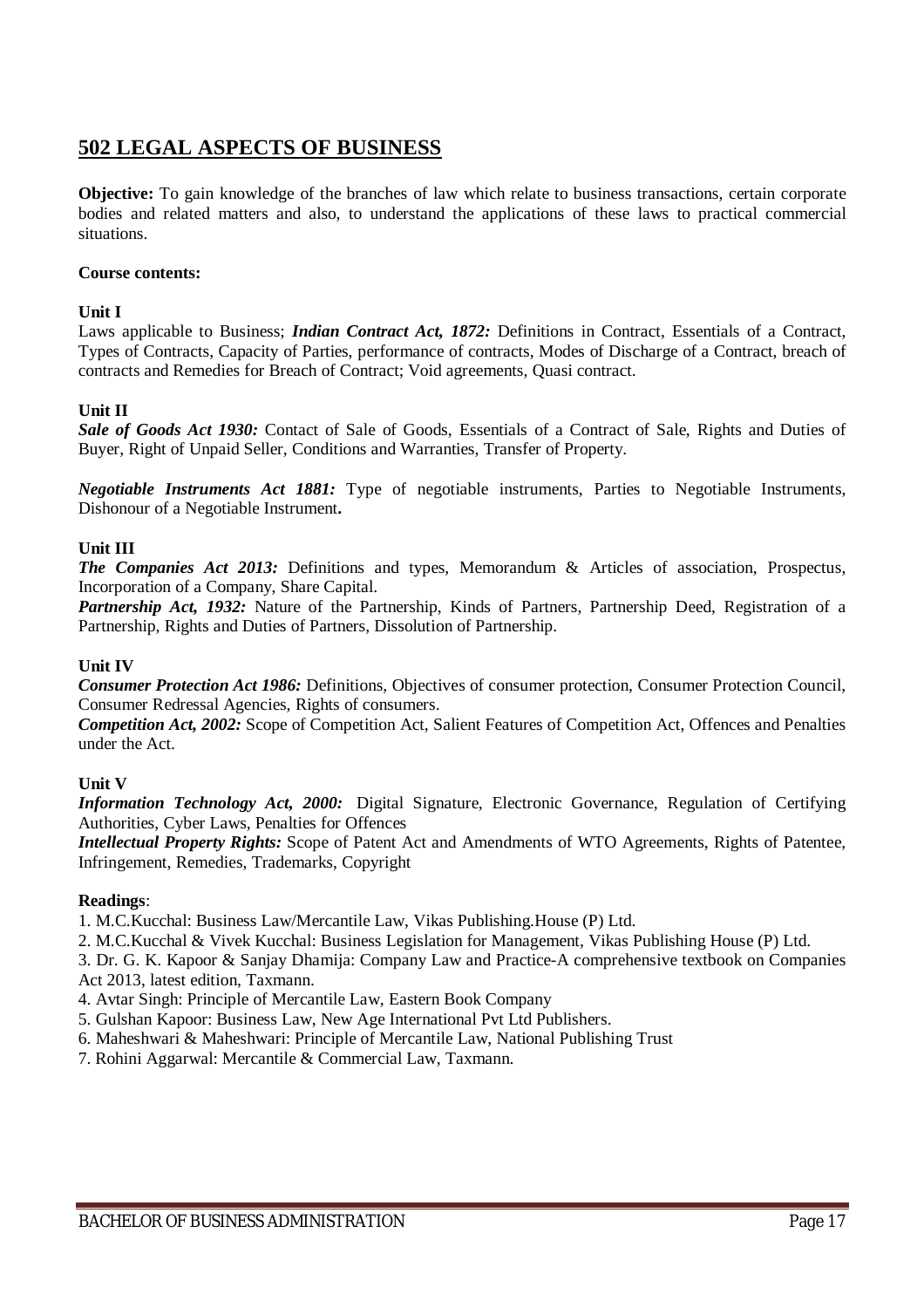# **503. I. A. INVESTMENT BANKING AND FINANCIAL SERVICES**

**Objective:** The objective of this paper is to know the different aspects of Investment banking, mergers and acquisition and the detailed SEBI guidelines on issue management.

# **UNIT- 1**

Introduction: An Overview of Indian Financial System, Investment Banking in India, Institutional structure and Functions of Investment / Merchant Banking; Registration, obligations and responsibilities of Lead Managers

# **UNIT II**

Issue Management: Public Issue: classification of companies, eligibility, issue pricing, promoter's contribution, minimum public offer, prospectus, allotment, preferential allotment, private placement, Book Building process, designing and pricing, Green Shoe Option; Right Issue; Investor protection, Broker, sub broker and underwriters

# **UNIT III**

Leasing and Hire Purchase :Concepts of leasing, types of leasing – financial & operating lease, direct lease and sales & lease back, advantages and limitations of leasing, Finance lease evaluation problems (only Lessee's angle),

Hire Purchase interest &Installment, difference between Hire Purchase & Leasing

Factoring, forfaiting and its arrangement,

Housing Finance: Meaning and rise of housing finance in India, Fixing the amount of loan, repricing of a loan, floating vs. fixed rate

# **UNIT IV**

Venture Capital: Concept, the venture investment process, various steps in venture financing, incubation financing.

Insurance: concept, classification, principles of insurance, IRDA and different regulatory norms, operation of General Insurance, Health Insurance, Life Insurance.

Credit Ratings: Introduction, types of credit rating, advantages and disadvantages of credit ratings,

Securitization: concept, securitization as a funding mechanism, Traditional and nontraditional mortgages,

### **REFERENCES**

- 1. M.Y.Khan: Financial Services, Tata McGraw –Hill.
- 2. Machiraju: Indian Financial System, Vikas Publishing House.
- 3. J.C.Verma: A Manual of Merchant Banking, Bharath Publishing House.
- 4. K.Sriram: Hand Book of Leasing, Hire Purchase & Factoring, ICFAI, Hyderabad.
- 5. Ennew.C.Trevor Watkins & Mike Wright: Marketing of Financial Services, Heinemann Professional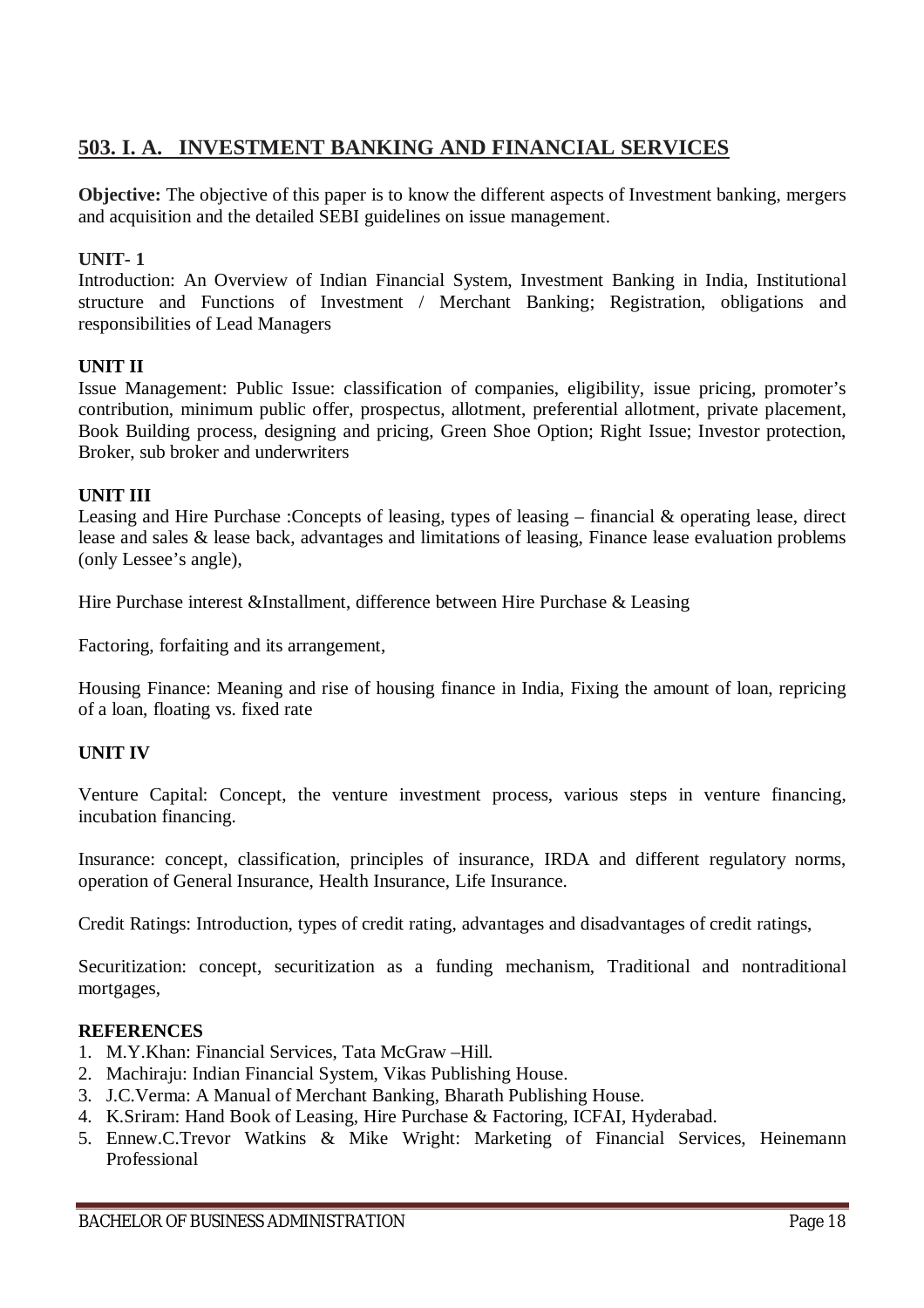# **503. I. B BUSINESS ANALYSIS AND VALUATION**

**Objective:** This Paper will enable the students to analyze the health of a company through their annual reports and will equip them to understand what an asset is worth and what determines that value.

# **Course Contents:**

### **Unit I**

Analysis of Corporate Financial Statements: Income statements and Balance sheets through ratio analysis

### **Unit II**

Cash Flows: Firm cash flows, Earnings, Tax effect, Equity cash flows: Dividend, Forecasted Cash flows, terminal value Equity discounted cash Flow Models-Dividend discount models,

# **Unit III**

Introduction to Valuation: Approaches to valuation, Discounted Cash Flow, Relative Valuation, Role of valuation; Discounted Cash flow Valuation: Estimating discount rates cost of equity

# **Unit IV**

Firm Valuation Models:Cost of capital approach, adjusted present value approach, EVA, Capital structure and firm value. Relative valuation- Equity Multiples; Value Multiples;

Value of Synergy; operating and financial synergy, Cash and tax benefits, debt capacity, Valuing Real options

#### **Text Books:**

1. Foster, George *Financial Statement Analysis,* 2nd ed., Pearson Education Pvt Ltd 2. Damodaran, A. (2008). *Damodaran on Valuation, Security Analysis for investment and Corporate Finance* (2nd ed.). Wiley India Pvt. Ltd.

#### **References:**

1. Chandra, P. (2011).*Corporate Valuation and Value Creation*, (1st ed). TMH 2. Weston, Chung, Hoag, *Mergers, Restructuring and Corporate Control*, Prentice Hall of India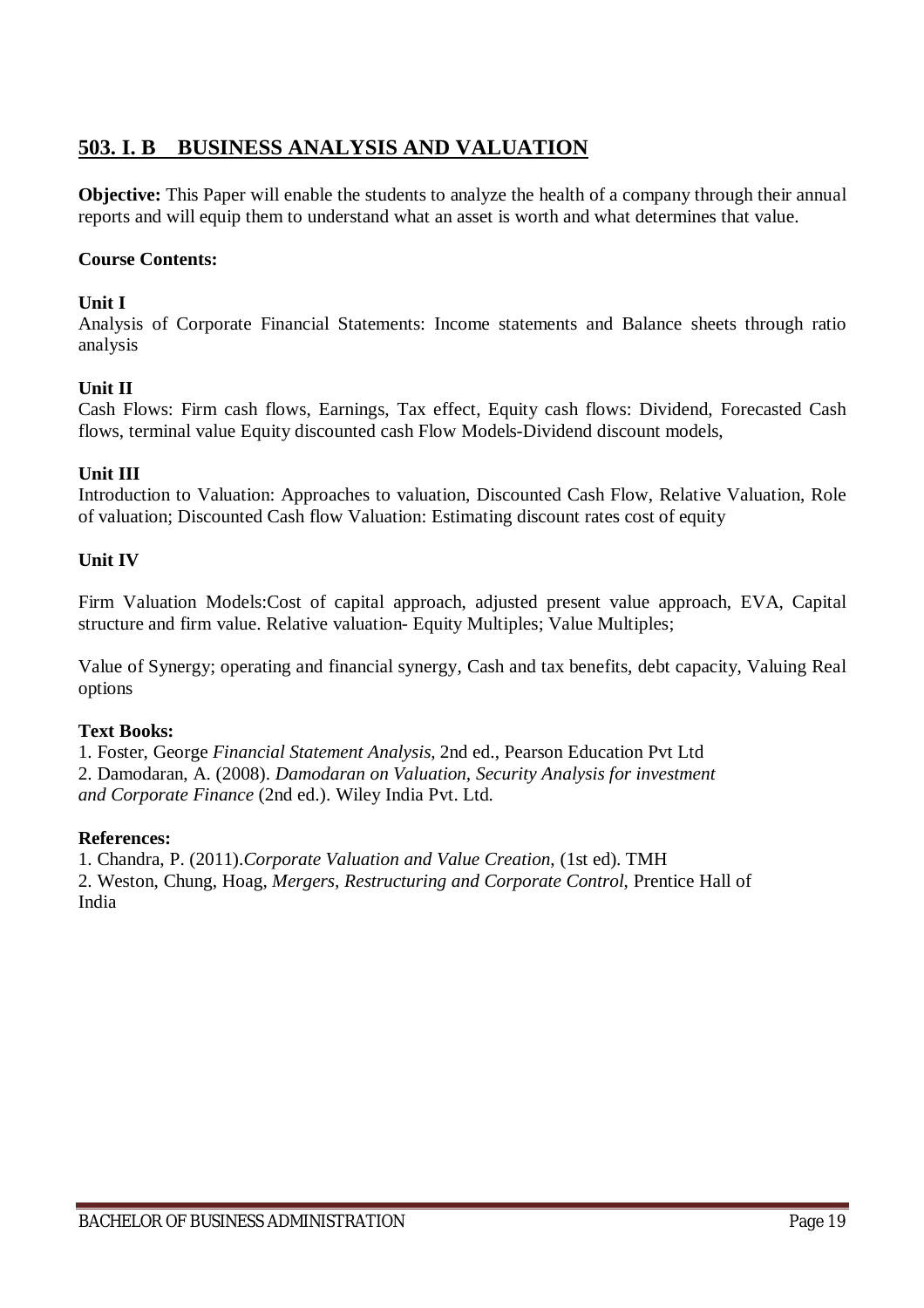# **503. II. A. PERSONAL SELLING & SALES FORCE MANAGEMENT**

**Objectives**: To familiarize the students with the concepts of sales management and to equip them with the various tools required to be a success in the various techniques essential for sales staff management. To help them differentiate the nuances of personal, organizational and personal selling.

# **Course Contents:**

**Unit I :** Introduction to Personal Selling; functions of a sales person, qualities of an effective Sales Person

**Unit II** Theories of Selling: AIDAS, Right Set of circumstances, Buying formula theory.

**Unit III** The Selling Process: Preapproach – acquiring product knowledge, market knowledge, Identifying and qualifying prospects – sources of prospecting, Opening a sale – methods of approaching, Sales presentation – methods, Sales demonstration – planning effective demonstration, use of sales tools, Handling objection – types of objections, strategies for handling objections, Closing a sale – trial close, closing techniques, Post sales follow up.

**Unit IV** Introduction to sales force management: Objectives of Sales management, Role of a sales manager; Managing Sales force – Recruitment, Selection, Training, Compensation and evaluation of sales force; Sales Territory Concept, Reasons for establishing sales territories, procedures for selling up sales territories.

- 1. Still, Cundiff & Govani: Sales Management, Prentice Hall of India
- 2. Charles Futrell: Fundamentals of Selling, McGraw Hill.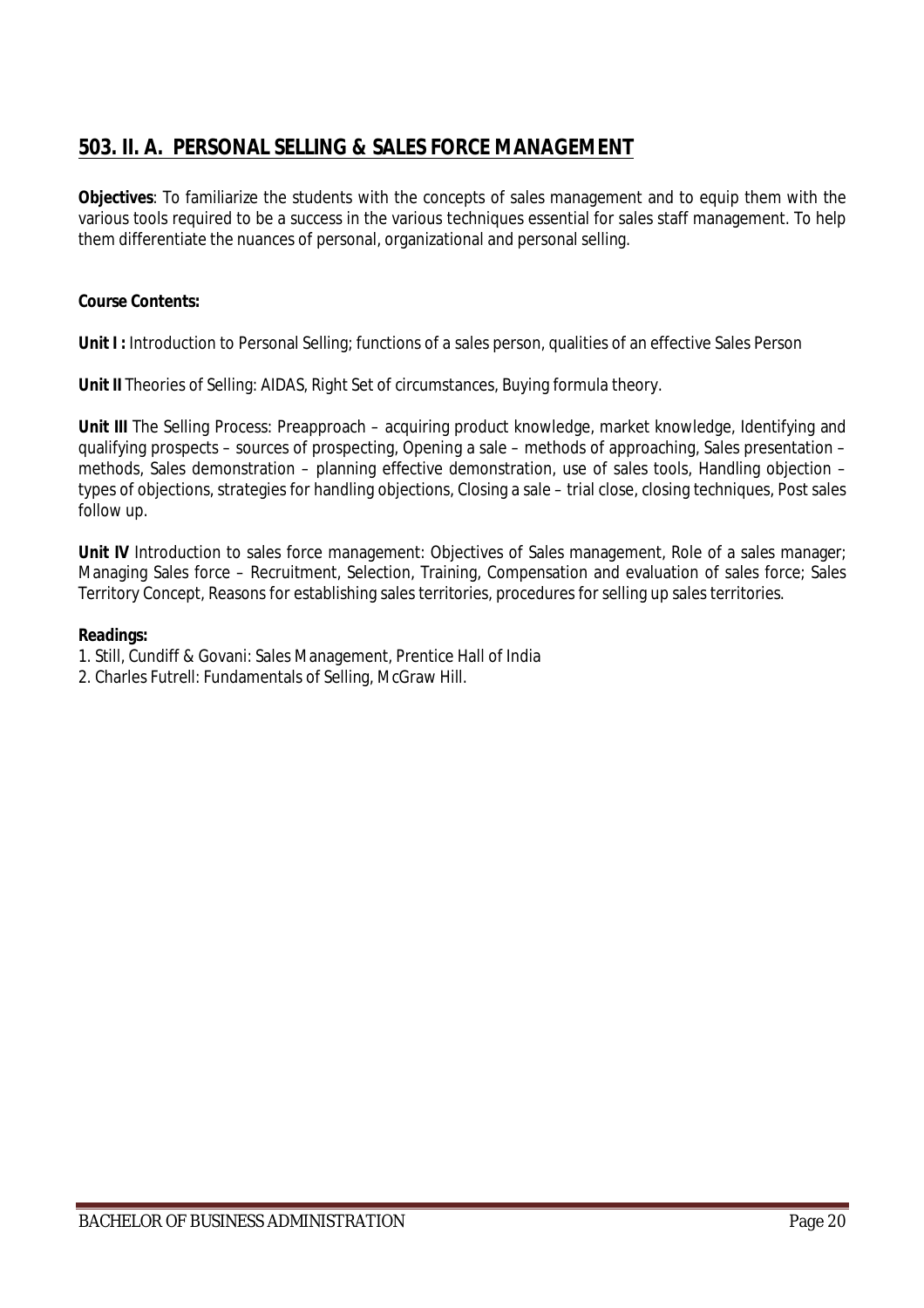# **503.II.B CONSUMER BEHAVIOR**

Objective: The course of Consumer behaviour equips students with the basic knowledge about the issues and dimensions of consumer behaviour and with the skill and ability to analyse consumer information and develop consumer behaviour oriented marketing strategies.

# **Course contents:**

**Unit I:** Consumer Behaviour: Nature, scope & application: Importance of consumer behaviour in marketing decisions, characteristics of consumer behaviour, role of consumer research, Introduction to 'Industrial Buying Behaviour'

#### **Unit II**

Consumer Needs & Motivation: Characteristics of motivation, theories of needs & motivation: Maslow's hierarchy of needs, Bself-concept & importance, types of involvement.

Personality & Consumer Behaviour: Importance of personality, theories of personality- Freudian theory, Jungian theory, Neo-Freudian theory, Trait theory: Theory of self- images;

Consumer Perception: Concept of absolute threshold limit, differential threshold limit & subliminal perception: Perceptual Process: selection, organization & interpretation. Learning & Consumer Involvement: Importance of learning on consumer behaviour, learning theories: classical conditioning, instrumental conditioning, cognitive learning & involvement theory. Consumer Attitudes: Formation of attitudes,

#### **Unit III**

Group Dynamics & consumer reference groups: Different types of reference groups, factors affecting reference group influence,

Family & Consumer Behaviour: Consumer socialisation process, consumer roles within a family, purchase influences and role played by children, family life cycle.

Social Class & Consumer behaviour: Determinants of social class,

Culture & Consumer Behaviour: Characteristics of culture, core values held by society & their influence on consumer behaviour, introduction to sub-cultural & cross-cultural influences.

#### **Unit IV**

Diffusion of Innovation: Definition of innovation, product characteristics influencing diffusion, resistance to innovation, adoption process.

Consumer Decision making process: Process- problem recognition, pre-purchase search influences, information evaluation, purchase decision (compensatory decision rule, conjunctive decision, rule, Lexicographic rule, affect referral, disjunctive rule), post-purchase evaluation;

**NOTE:** Cases & application to marketing will be taught with respect to each topic.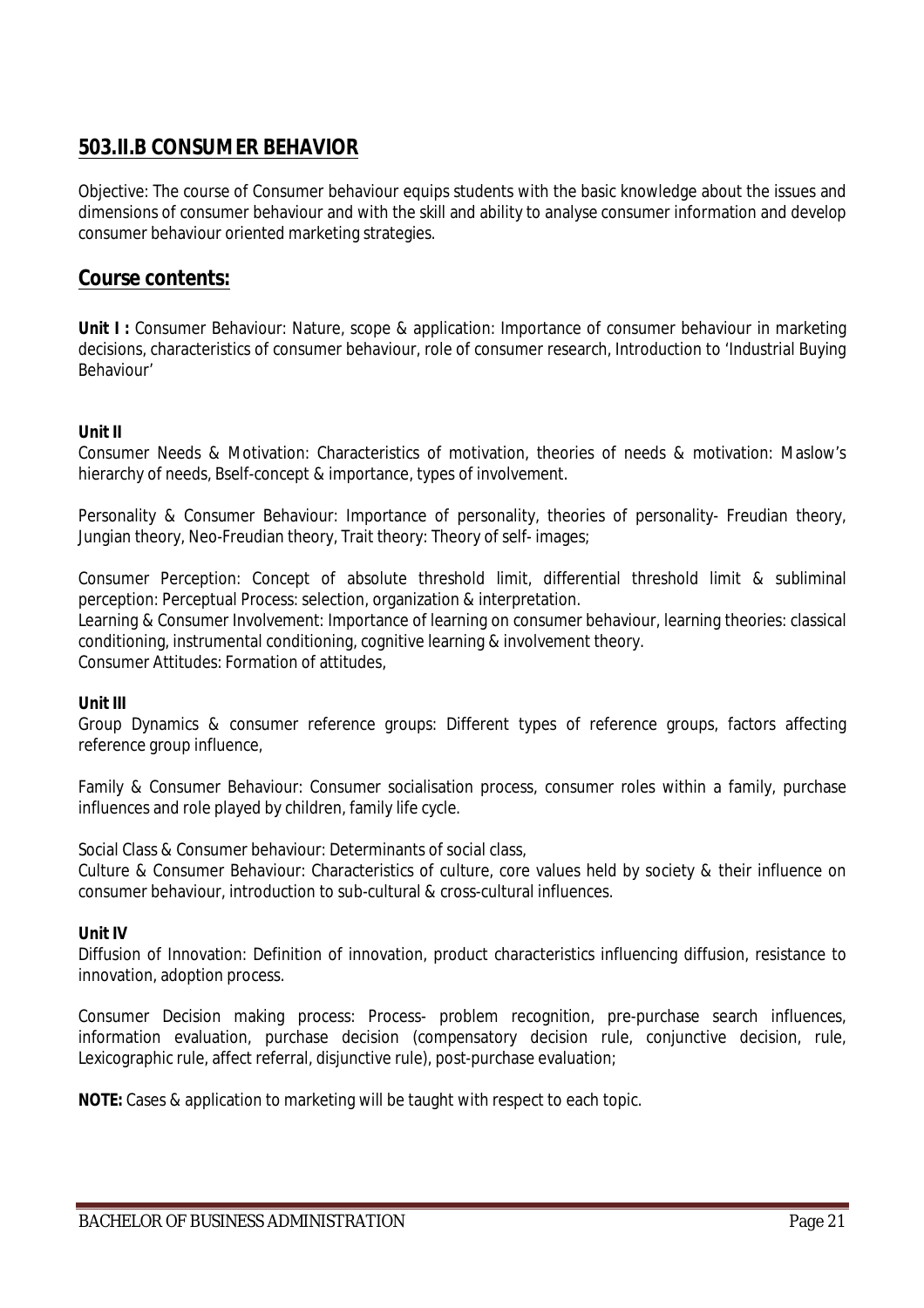- 1. Leon G.Schiffman & Leslie L.Kanuk: Consumer Behaviour, Prentice Hall Publication, latest Edition
- 2. Solomon, M.R.: Consumer Behaviour Buying, Having, and Being, Pearson Prentice Hall.<br>3. Blackwell, R.D., Miniard, P.W., & Fngel, J. F.: Consumer Behaviour, Cengage Learning.
- 3. Blackwell, R.D., Miniard, P.W., & Engel, J. F.: Consumer Behaviour, Cengage Learning.<br>4. Hawkins, D.I., Best, R. J., Conev, K.A., & Mookeriee, A: Consumer Behaviour -
- 4. Hawkins, D.I., Best, R. J., Coney, K.A., & Mookerjee, A: Consumer Behaviour –Building Marketing Strategy, Tata McGraw Hill.
- 5. Kotler, P. & Keller, K. L.: Marketing Management (Global Edition) Pearson.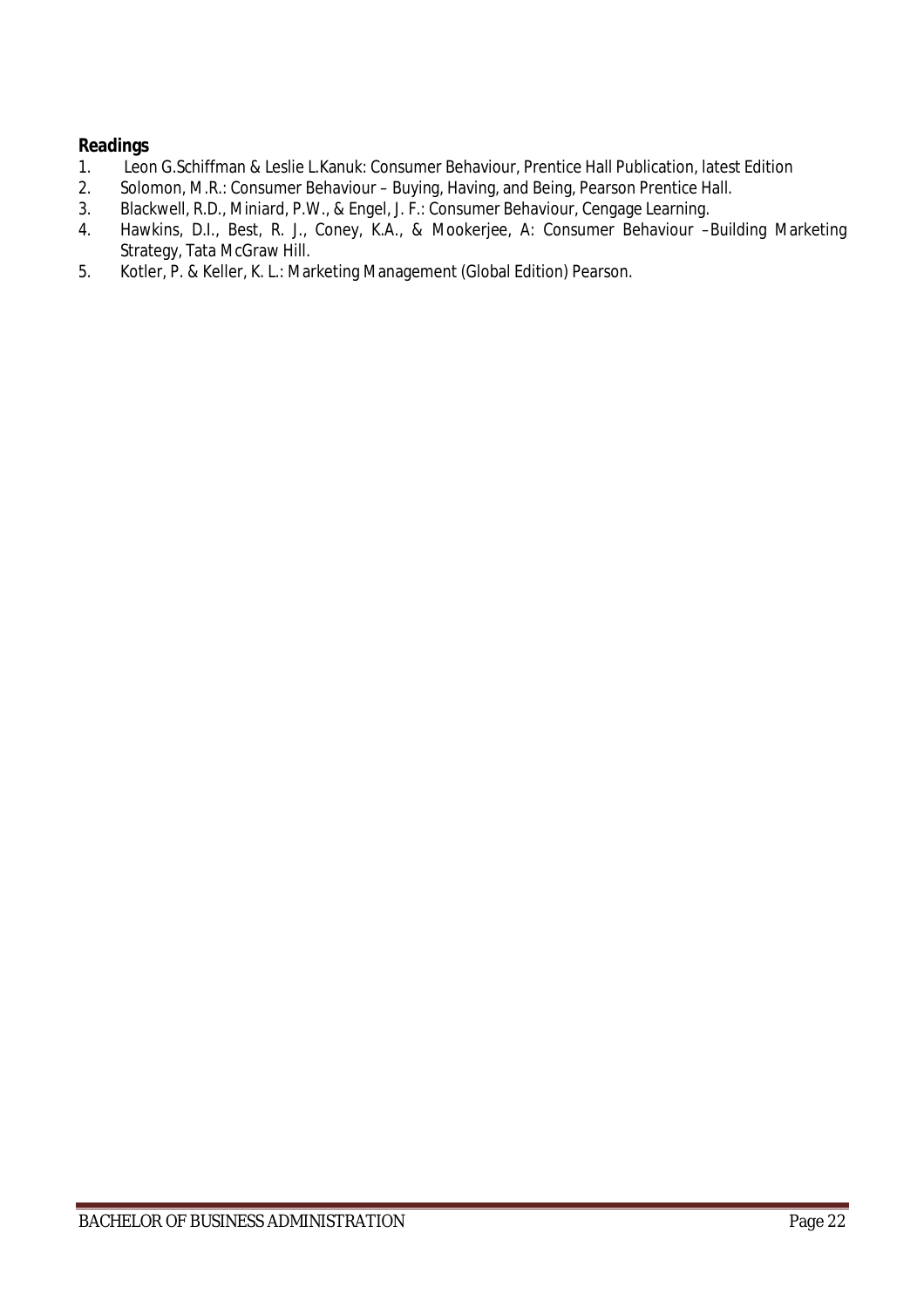### **503. III. A TRAINING & DEVELOPMENT**

**Objective:** To familiarize the students with the concept and practice of training and development in the modern organizational setting.

#### **Course Contents**

#### **Unit - I**

Introduction to Training and Development; Need of Training and Development; Benefits: Benefits for the Organisation, Benefits for the Individual; Limitations of Training; Training Process: Training Analysis, Training Design, Implementation, Evaluation; Areas of Training.

#### **Unit- II**

Training Needs Assessment (TNA): Purpose of TNA, TNA at different levels, Approaches for TNA, methods used in TNA; training functions.

#### **Unit - III**

**Training and Development Methodologies**: Overview of Training Methodologies- learning curve, learning management system; Criteria for Method Selection; Computer Aided Instructions- Distance Learning, Open Learning, E- Learning.

**Development Programme Methods:** Development Techniques for enhancing decision–making and interpersonal skills: multiple management Programme Learning, Syndicate Method, Action Maze, Self Diagnostic Skills, Experience Learning, Discovery Learning, Coaching, Action Learning, Role Play, Seminars, job rotation, case study, sensitivity training, succession planning, conferences, field trips, workshops.

#### **Unit - IV**

Post training: Evaluation of Training and Development: Different evaluation frameworks; Costing of training, measuring costs and benefits of training program; Methods of evaluating effectiveness of Training Efforts; Training issues resulting from the external environment and internal needs of the company.

#### **Unit - V**

Organisational Development (OD): Foundations of OD, Managing the OD Process, Action Research and OD. OD Interventions: Team Interventions Inter-group and Third-Party Peacemaking Interventions. Comprehensive OD Interventions, Structural Interventions and the Applicability of OD; Power, Politics and OD

#### **Readings:**

1. Blanchard P.Nick & Thacker James: Effective Training, Systems, Strategies and Practices, Pearson.

2. French Wendell, Bell Cecil and Vohra Veena: Organisation Development, Behavioral Science Interventions for Organisation Improvement, Prentice Hall.

- 3. Lynton Rolf & Pareek Udai: Training & Development, Prentice Hall.
- 4. Bhatia S.K.: Training & Development, Deep & Deep Publishers.
- 5. Dayal, Ishwar, Management Training in Organisations, Prentice Hall.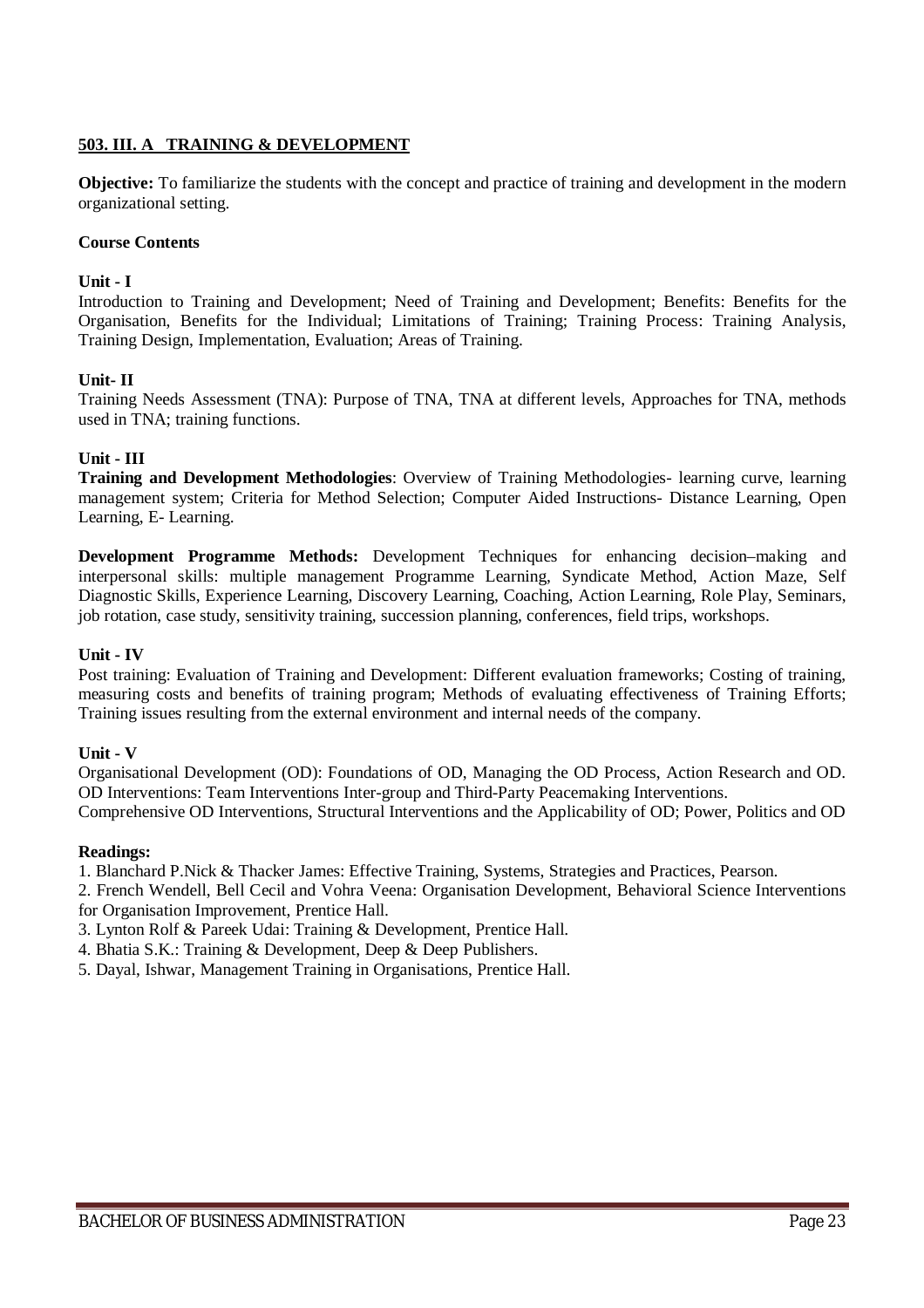# **503.III.B. TALENT AND KNOWLEDGE MANAGEMENT**

**Objective** - To prepare students for talent and knowledge management efforts in organisations .It aims at enabling students to gain insights in concepts and application of talent and knowledge management in organizations. The course aims at understanding basic elements, processes, approaches and strategies of managing talent and knowledge in organisations.

#### **Course Contents**

#### **Unit 1**

Meaning and importance of talent management, Talent management Grid, Creating talent management system, Strategies of talent management, Talent management and competitive advantage; Competency model, Competency mapping.

#### **Unit 2**

Building the talent pipeline; Managing employee engagement; Key factors and different aspects of talent management; Talent management in India.

#### **Unit 3**

Introduction to Knowledge Management, KM Models, KM Tools and Application, Elements of knowledge management.

Knowledge management in learning organisations; Types of Knowledge: Tacit and Explicit; Managing knowledge workers.

#### **Unit 4**

Knowledge management process, Approaches to knowledge management: Knowledge management solutions, Knowledge creation, Knowledge sharing, Knowledge dissemination, Knowledge management life cycle. Knowledge capturing techniques: Brainstorming, Protocol analysis, Consensus decision making, Repertory grid, Concept mapping.

#### **Unit 5**

Knowledge management strategies: Aligning individual needs with organisation, Reward systems for knowledge management, Knowledge audit, Benchmarking, Gap analysis.

#### **Readings**

1. Lance A. Berger, Dorothy Berger: Talent management handbook, McGraw Hill New York.

2. Cappeli Peter: Talent on Demand –Managing Talent in an age of uncertainty, Harvard Business press.

3. Awad E.M and Ghaziri.H.M: Knowledge management, Pearson education International.

4. Stuart Barnes: Knowledge management system theory and practice, Thomson learning.

5. Donald Hislop: Knowledge management in organisations, Oxford University press.

6. Sudhir Warier: Knowledge management, Vikas publishing house.

7. T. Raman: Knowledge management –a resource book, Excel books.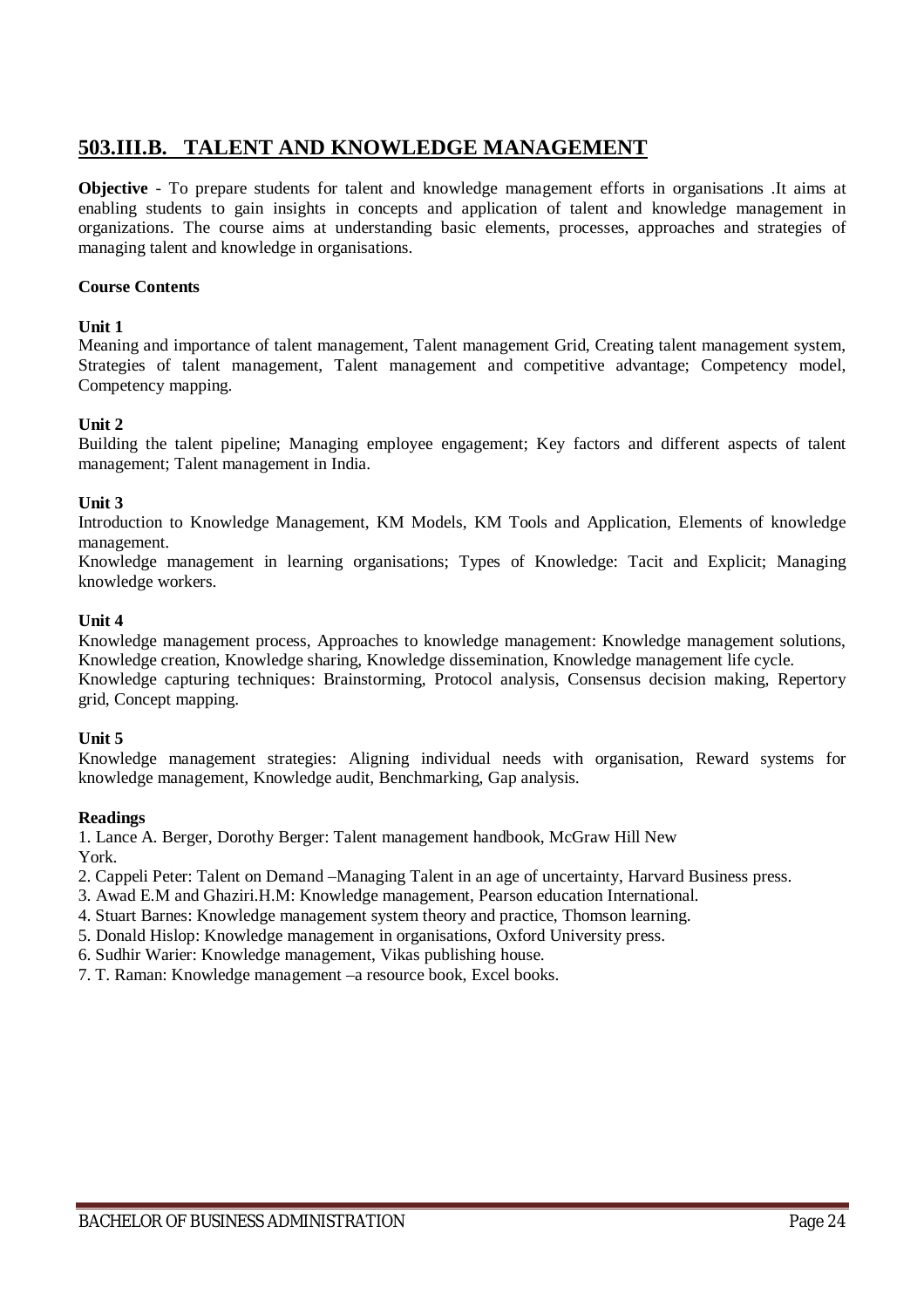# **503. IV. A. INTERNATIONAL TRADE: POLICIES AND STRATEGIES**

**Objective:** The paper aims to provide a thorough understanding of the basis for international trade and strategies. The role of the global institutional structure and trade strategies of developing countries and trade partners of India will be studied.

#### **Course Contents:**

#### **Unit I**

Theories of international trade: Absolute and comparative advantage theories; Modern theories of trade; Terms of trade; Review of Economic Theory on International Trade: Basis for international trade; distributional issues, policy instruments and their impact, political economy.

Trends in Global Trade and Balance of Payments with special reference to India: Composition, origin and destination of global exports and imports, Trade in invisibles, Balance of payments: current account and capital account, Capital flows and foreign exchange revenues, External Debt

#### **Unit II**

The Global Institutional Structure: GATT (General Agreement on Trade and Tariffs), WTO (World Trade Organisation), Regional Trade Blocks and Trade Agreements.

International Trade Policy: Tariffs Definition, Types, Effects of a tariff on consumer and producer surplus, Cost and benefit analysis of tariff, Rate of effective protection, Optimum tariff, Stopler – Samuelson Theorem, Non-Tariff Barriers and the New Protectionism Quota – comparison with tariff, Voluntary Export Restraints, Technical, Administrative and other regulations, International Cartels, Dumping, Export Subsidies, Strategic trade policies.

#### **Unit III**

Foreign Trade Policy and Economic Relations: Policy making body and regulatory framework; Trends and developments in India's foreign trade policy; Bilateralism and multilateralism in India's trade relations; India and regional economic cooperation in South Asia.

Exim policy, structure of tariffs and restrictions, currency depreciation and convertibility, Export Promotion Zones

#### **Unit IV**

Regional Economic Integration: Levels of Regional Economic Integration; Free trade area, customs union, economic union, and common market; Trade creation and diversion effects, NAFTA, EU, SAARC, ASEAN. Impact of trade on growth, agriculture, inequality, poverty, and other developmental indicators

#### **Text Books**:

- 1. Tendulkar and Srinivasan: Reintegrating India with the World Economy, Pearson.
- 2. Connor, David E. O' (2006). Encyclopedia of the Global Economy: A guide for students and researchers. New Delhi: Academic Foundation

#### **References:**

1. The Trade Game: Negotiation trends at WTO and concerns of developing countries, 2006. New Delhi : Academic Foundation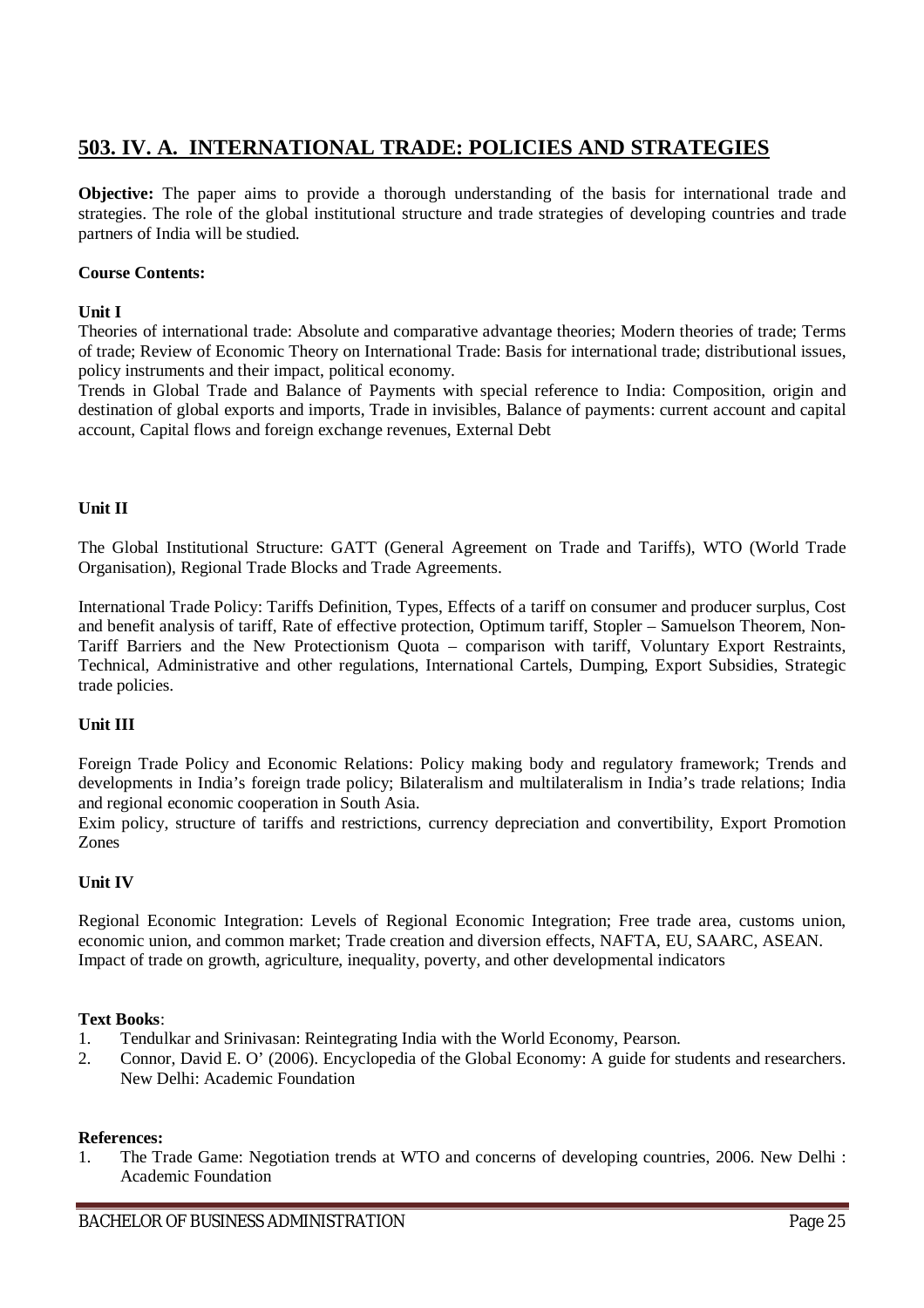- 2. Krugman, Obstfeld and Melitz: International Economics. (8th ed.). Pearson Education<br>3. www.wto.org
- 3. www.wto.org
- 4. Nayyar Deepak, Foreign Trade Sector, Planning and Industrialisation in India, in Terance J. Byres (ed.), The State Development Planning and Liberalisation in India, Delhi, 1997
- 5. Nayyar Deepak, India's Export Performance 1970-85, Underlying Factors and Constraints, in Robert E.B. Lucas and Gustav F. Pipanek (ed.), Indian Economy Recent Development and Future Prospects, New Delhi, 1988.
- 6. V. K. Bhalla, S. Shiva Ramu, International Business, Environment and Management, Anmol Publications Pvt Ltd, New Delhi 8. V Sharan, , International Business,, Pearson Education, New Delhi
- 7. Dominick Salvatore: International Economics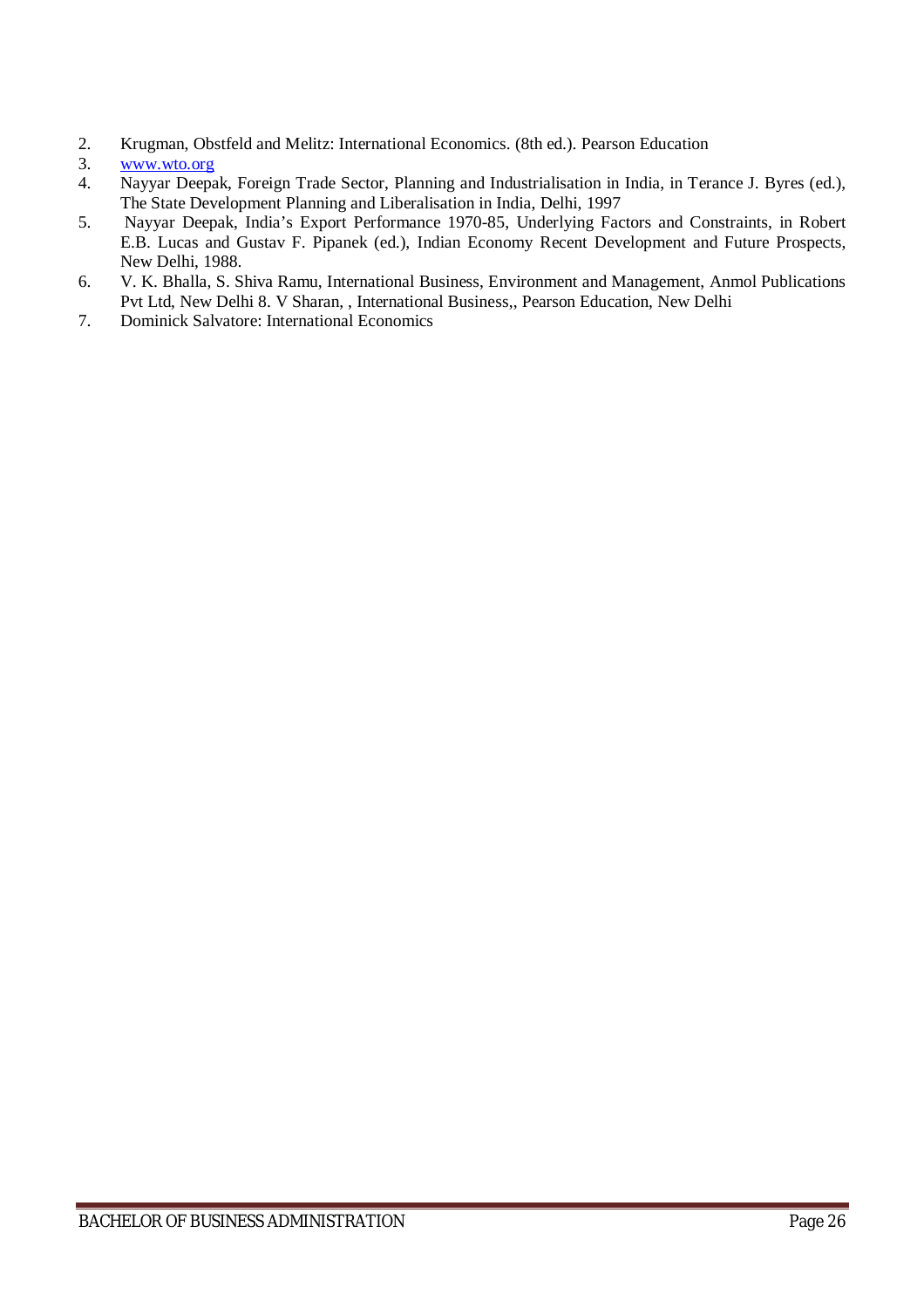# **503. IV.B. GLOBAL BUSINESS ENVIRONMENT**

**Objective:** To get the students acquainted with the present economic environment in India and abroad. To enable the students understand the various issues involved in the macro management of the economy

### **Unit I:**

Introduction.Concept of Economic Environment; Nature and scope. Macro variables: Income, Employment, Money Supply, Price Level, Interest rates, Saving and Investment.

### **Unit II:**

Institutional Framework of Economic Environment: Role of state; State Vs Markets.

Fiscal Policy; Concept & Implications. Monetary Policy; Concept & Implications. Commercial Policy; Concept & Implications

### **Unit III:**

Structure of Indian Economy, Industrial Policy, Public sector & Private sector, Issues in Indian Economy: Poverty, Unemployment, Regional Dimensions, Productivity & Modernisation, Environment& Sustainable Development, Human Resource Development

#### **Unit IV:**

Open Economy Management. Balance of payments.Role of Foreign Trade & Policy. Role of Foreign Capital & Policy.Exchange Rate Policy and Exchange Controls. External Debt; International Linkages: Globalisation: Concept, Implications, Policy.

#### **Text Books:**

- 1. The Indian Economy; Problems and Prospects. Edited by BimalJalan, Penguin
- 2. V.K.Puri: Indian Economy, Himalya Publishing House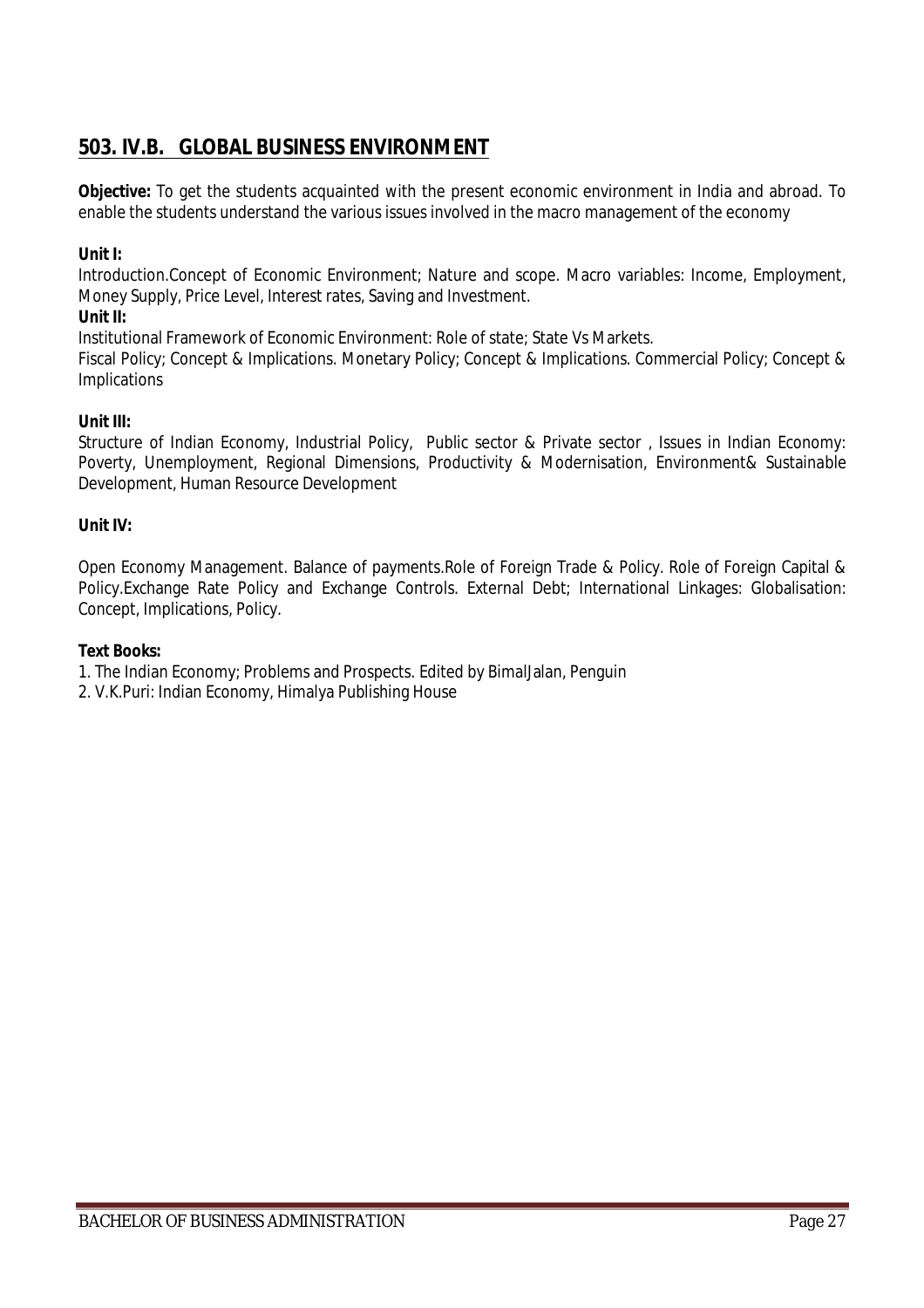# **504. I. A INVESTMENT ANALYSIS AND PORTFOLIO MANAGEMENT**

**Objective:** The aim of this course is to provide a conceptual framework for analysis from an investor's perspective of maximizing return on investment – a sound theoretical base with examples and references related to the Indian financial system.

# **Course Contents:**

# **Unit I**

Basics of risk and return: concept of returns, application of standard deviation, coefficient of variation, beta, alpha. Bonds : present value of a bond, yield to maturity, yield to call, yield to put, systematic risk, price risk, interest rate risk, default risk. Yield curve

Unsystematic risk and non-risk factors that influence yields. Duration and modified duration,

Fundamental analysis: EIC framework;

# **Unit II**

Share valuation: Dividend discount models- no growth, constant growth, two stage growth model, multiple stages; Relative valuation models using P/E ratio, book value to market value.

Technical analysis: meaning, assumptions, difference between technical and fundamental analysis; Price indicators- Dow theory, advances and declines, new highs and lows- circuit filters. Volume indicators- Dow Theory, small investor volumes.

Trends: resistance, support, consolidation, momentum- Charts: line chart, bar chart, candle chart, point & figure chart.

Patterns: head & shoulders, triangle, rectangle, flag, cup & saucer, double topped, double bottomed, Indicators: moving averages.

Efficient market hypothesis; Concept of efficiency:

Random walk, Three forms of EMH and implications for investment decisions. (No numericals in EMH and technical analysis)

# **Unit III**

Portfolio analysis: portfolio risk and return, Markowitz portfolio model: risk and return for 2 and 3 asset portfolios, concept of efficient frontier & optimum portfolio.

Market Model: concept of beta systematic and unsystematic risk.

Asset allocation: Asset allocation pyramid, investor life cycle approach,

Portfolio management services: Passive – Index funds,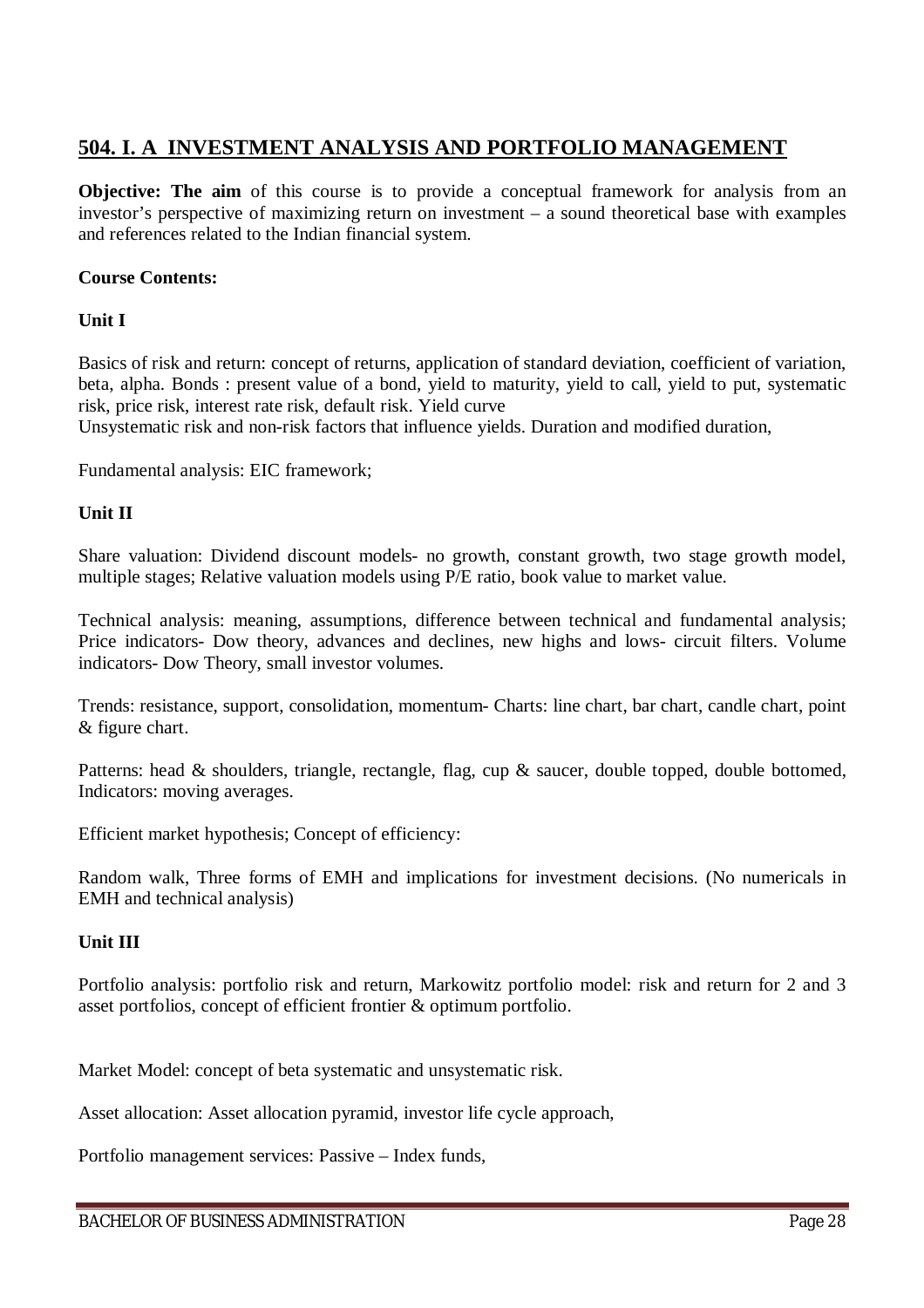systematic investment plans. Active – market timing, style investing.

# **Unit IV**

Capital asset pricing model (CAPM): Efficient frontier with a combination of risky and risk free assets. Capital Market Line, Security market Line.

Expected return, required return, overvalued and undervalued assets.

Mutual Funds :Introduction, calculation of Net Asset Value (NAV) of a Fund, classification of mutual fund schemes by structure and objective, Performance Evaluation using Sharpe's Treynor's and Jensen's measures.

### **References:**

- 1. Fischer, D.E. & Jordan, R.J.: Security Analysis & Portfolio Management, Pearson Education.
- 2. Sharpe, W.F., Alexander, G.J. & Bailey, J.: Investments, Prentice Hall of India.
- 3. Singh,R: Security Analysis & Portfolio Management . Excel Books.
- 4. Frank K Reilly & Keith C Brown: Investment Analysis and Portfolio Management, Cenage India Pvt. Ltd.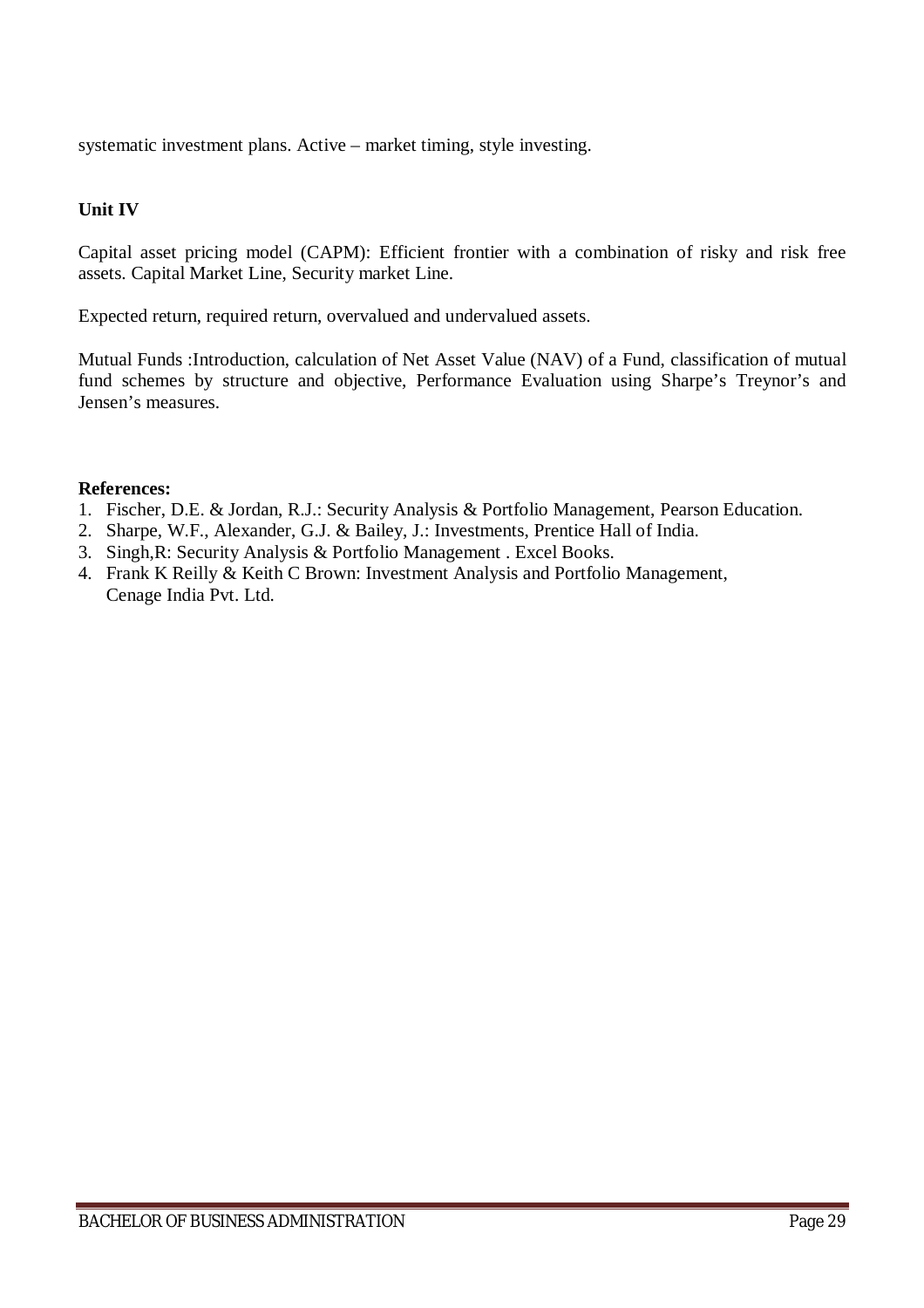# **504. I. B FINANCIAL MODELING AND DERIVATIVES**

**Objective:** To equip students with principles and techniques of Financial modeling along with various Financial Derivatives including Greeks & Exotic Options.

# **Course Contents:**

# **Unit I**

Introduction: Financial Time Series and Their Characteristics:

Asset Returns; Distributional Properties of Returns;

Multivariate Returns, Likelihood Function of Returns and Empirical Properties of Returns

# **Unit II**

Linear Time Series Analysis and Its Applications: Stationarity; Correlation and Autocorrelation Function; White Noise and Linear Time Series; Simple Autoregressive Models, Properties of AR , MA, ARMA and ARIMA Models, Goodness of Fit; The basic Concepts of Stochastic Process.

### **Unit III**

Financial Derivatives: Introduction, various underlyings and strategies: Forwards and Futures, Interest rate futures and currency futures; Options and related terminology, Calculating the pay-off from options and diagrammatic representation.

#### **Unit IV**

Pricing of Options- Binomial model and Black-Scholes model; trading strategies involving options; Introduction to Swaps, Interest rate swaps, currency swaps, cross currency swaps; Forward rate agreements (FRA). Interest rate caps, floors, collars.

The basic concepts of Greek Letters: Delta, Theta & Gamma and relationships among them.

# **Text Books:**

1. Ruey S. Tsay (2005). *Analysis of Financial Time Series* (2nd ed.). John Wiley.

2. John C. Hull. *Options, Futures and Other Derivatives* (7th ed.). Pearson Education.

# **References:**

- 1. JurgenFranke, Wolfgang Hardle and Christian Hafner. *Introduction to Statistics of Financial Markets.*
- 2. R. Madhumathi, M. Ranganatham. *Derivatives and risk management* (1st ed.) Redhead, K. *Financial Derivatives- An introduction to futures, forwards, options, swaps.* Prentice Hall of India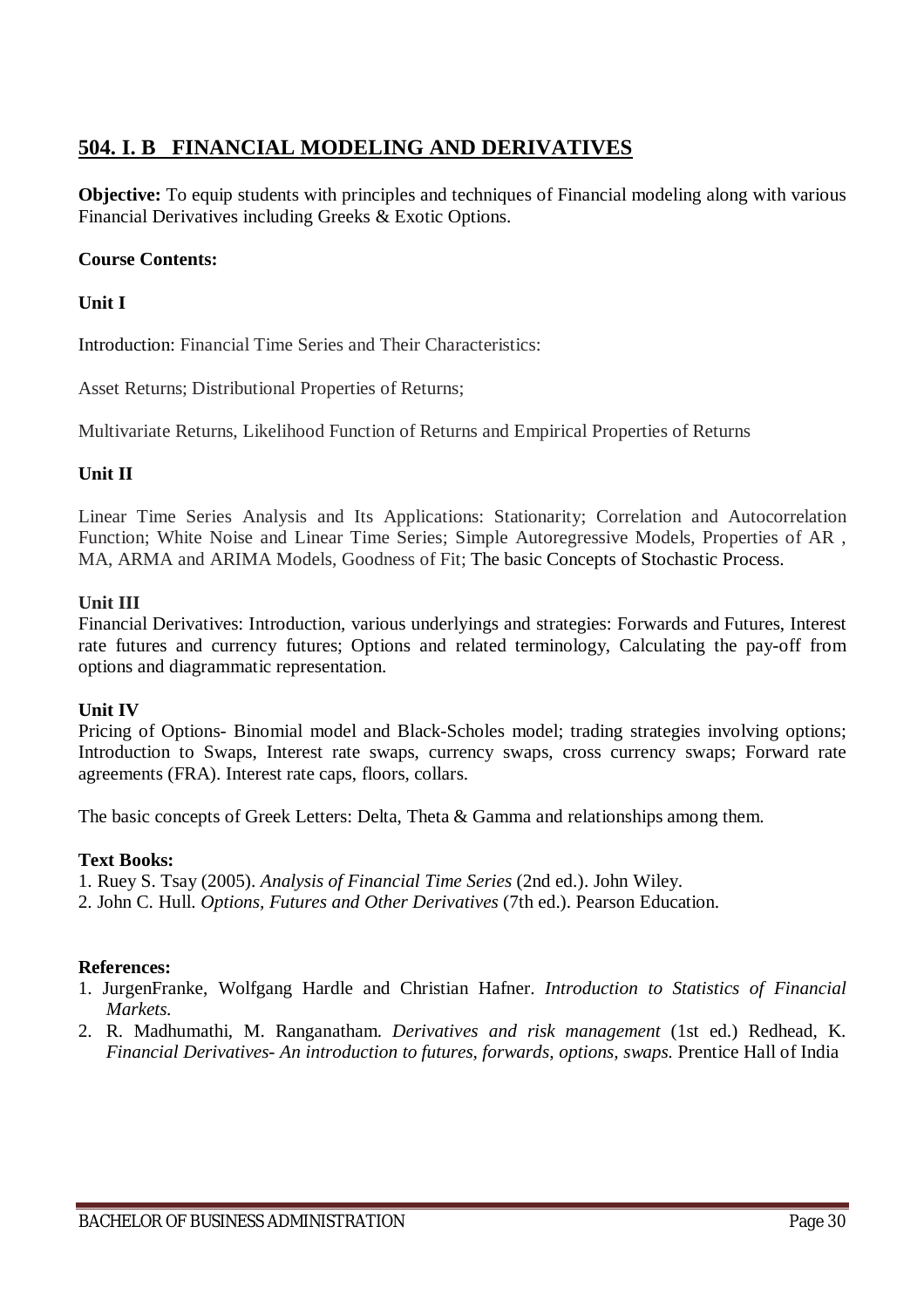# **504. II. A. ADVERTISING AND BRAND MANAGEMENT**

**Objective:** To equip the students with the nature, purpose & complex constructions in the planning and execution of a successful advertising program. The course will expose student to issues in brand management, faced by firms operating in competitive markets.

# **Course Contents:**

# **Unit I**

Advertising need & importance: Definition & growth of modern advertising, advertising & the marketing mix, types & classification of advertisement, Marketing communication models: AIDA, hierarchy of effect, innovation adoption model, action first model, quick decision model

# **Unit II**

How advertising works: Exposure, salience, familiarity, low involvement, central route & peripheral route & cognitive learning; Positioning strategies ; Associating feelings with a brand; Developing brand personality ; Creating copy strategies: Rational & emotional approaches, selection of an endorser, creative strategy & stylebrand image, execution, USP, common touch & entertainment, message design strategy,

### **Unit III**

Media planning & scheduling: Introduction to broadcast & non -broadcast media; Budgeting decision rule: percentage of sales method, objective to task method, competitive parity, & all you can afford;

### **Unit IV**

Management of sales promotion: need for sales promotion, types and techniques of sales promotion.

#### **Unit V**

Introduction to brands and brand management, branding challenges and opportunities, Strategic brand management process.

#### **Unit VI**

Brand building, brand positioning and values brand repositioning.

#### **Unit VII**

Designing and implementing brand strategies; Brand hierarchy Kapfrer. Brand equity,

Note: Applied cases would be taken up in class.

- 1. Aaker, Myers &Batra : Advertising Management , Prentice Hall.
- 2. Wells, Moriarity & Burnett : Advertising Principles & practices , Prentice Hall.
- 3. Kleppner's Advertising Procedure: W.Ronald Lane, kane Whitehill king and J. Thomas Russell, Pearson Education.
- 4. George E.Belch& Michael A. Balch : Advertising and Promotion, TMH
- 5. S.H.H Kazmi and SatishK.Batra : Advertising and sales promotion, Excel books
- 6. Cowley. D: Understanding Brands, , Kogan Page Ltd
- 7. Jean Noel Kampferer: Strategic Brand Management, Kapferer Free Press
- 8. David Aaker: Brand Leadership, Simon & Schuster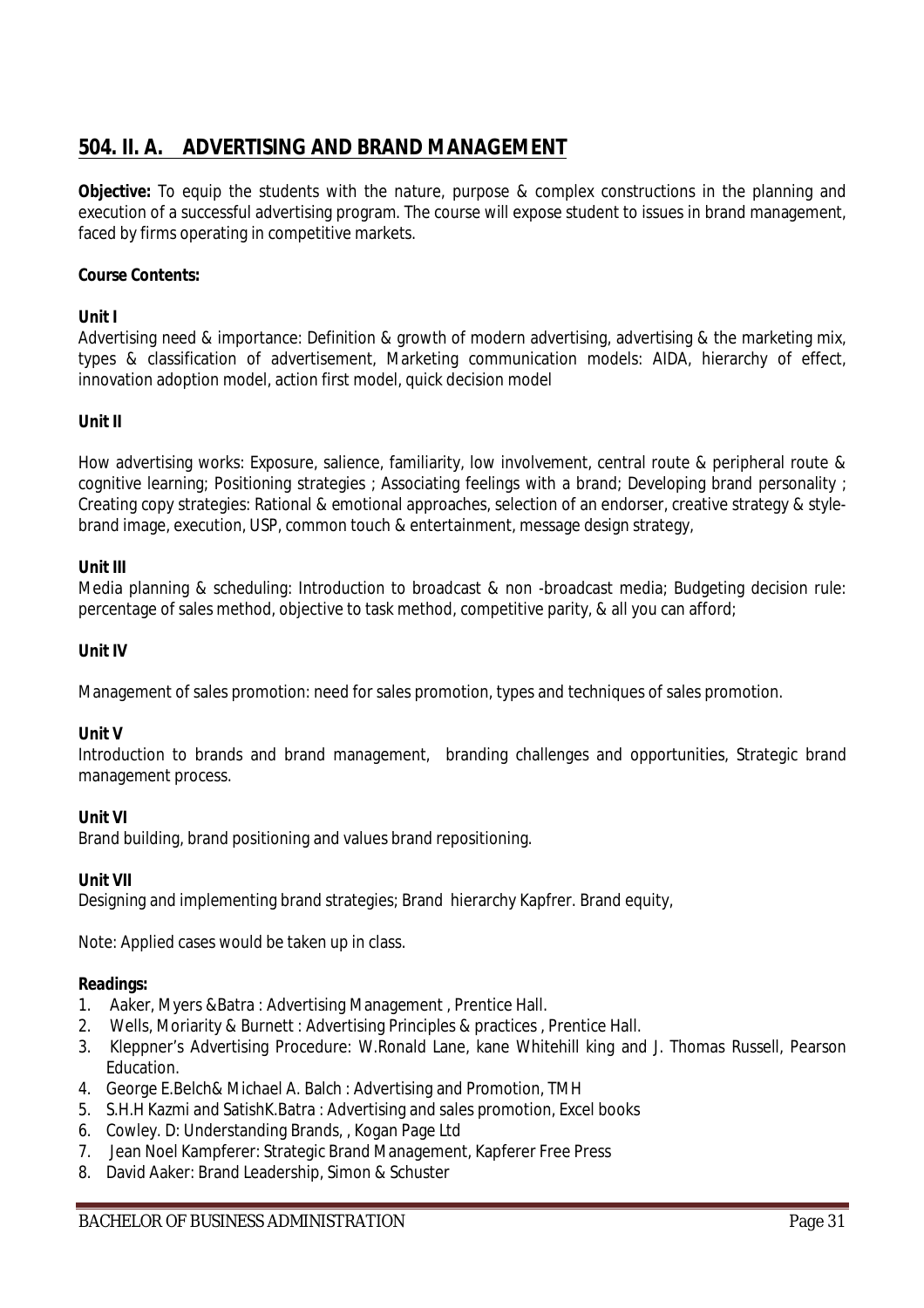- 9. Wright, Winter, Ziegler: Advertising, Atlantic Publishers & Dist.
- 10. Sandage, Fryburger,: Advertising Theory & Practice, Ratroll Longman Group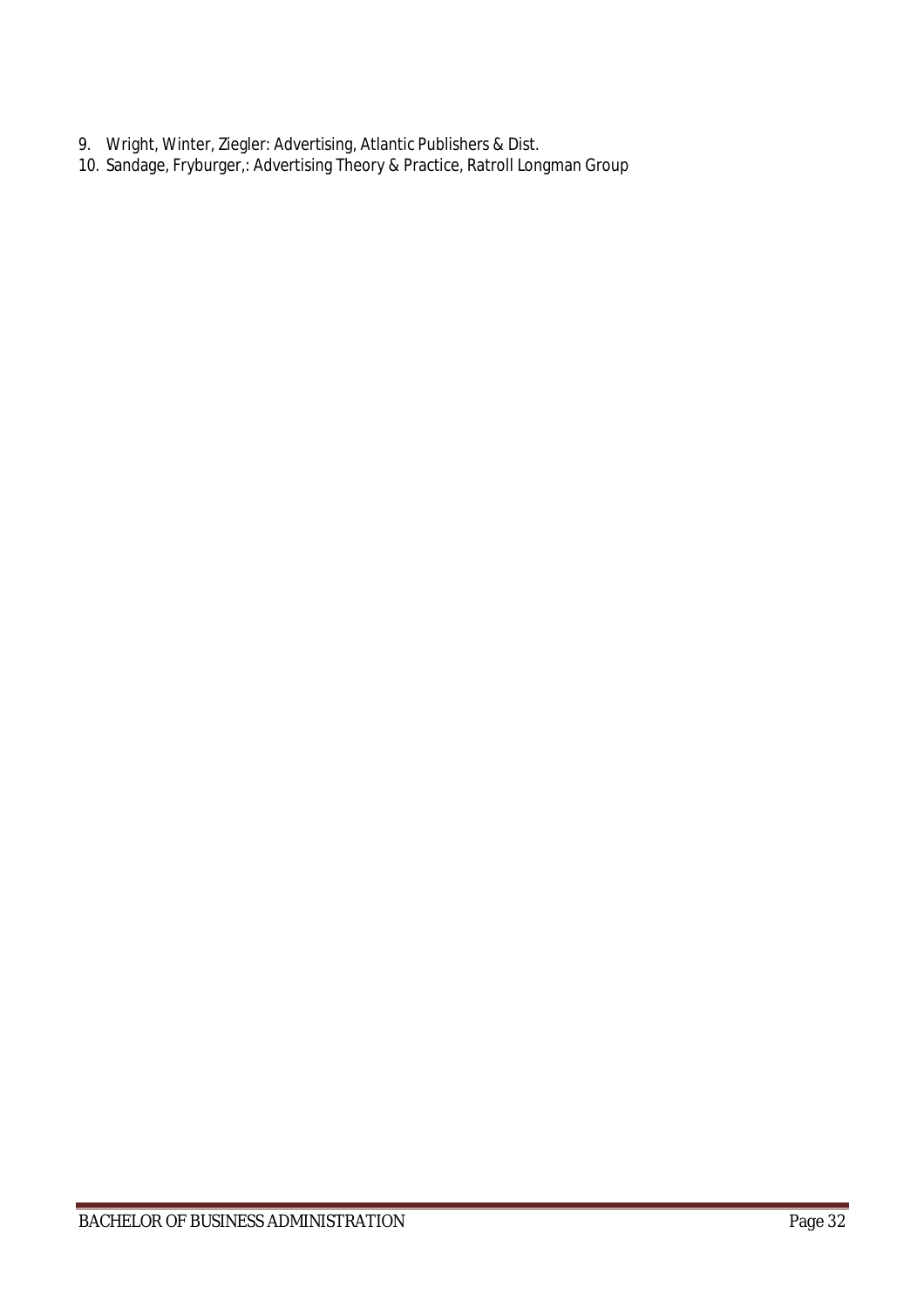# **504. II. B. DISTRIBUTION AND SUPPLY CHAIN MANAGEMENT**

#### **Objective:**

This course would help students develop an understanding about the role of marketing channels, distribution and supply chain, key issues of supply chain and the drivers of supply chain performance. The course would acquaint the students with various concepts.

### **Course Contents**

Unit I: The channel system: Rationale for marketing channel structures, Composition of marketing

**Unit II:** Distribution – Basic concept, Transportations, Inventory , logistics**.**

**Unit III:** Concepts and importance of a Supply Chain (SC), Key issues of Supply Chain Management, Competitive and SC strategies

**Unit IV**: Dynamics of supply chain: Supply Chain Integration, Push-based, Pull-based and Push-Pull based supply chain

**Unit V**: Strategic Alliances, Transportation and logistics,Third party and fourth party logistics, Retailer- Supplier partnerships (RSP), Supplier evaluation and selection

- 1. Ayers, J. B. (2006). Handbook of supply chain management (2nd ed.). Florida: Auerbach Publication.
- 2. Ballou, R. H., & Srivastava, S. K. (2008). Business logistics/ supply chain management (5th ed.). New Delhi: Pearson Education.
- 3. Chopra, S., & Meindl, P. (2007). Supply chain management: Strategy, planning and operation (3rd ed.). New Delhi: Pearson Education.
- 4. Coyle, J. J., Bardi, L. J., & Langley, C. J. (2008). The management of business logistics (7th ed.). USA: South-**Western**
- 5. Dornier, P. P., Ernst, R., Fender, M., & Kouvelis, P. (1998). Global Operations Management and Logistics: Text and Cases. New York: John Wiley & Sons.
- 6. Mentzer, J. T. (2001). Supply chain management. New Delhi: Sage Publications.
- 7. Monczka, R. M., Handfield, R. B., Giunipero, L. C., & Petterson, J. L. (2009). Purchasing and supply chain management (4th ed.). USA: Cengage Learning.
- 8. Raghuram, G., &Rangaraj, N. (2000). Logistics and supply chain management: cases and concepts. New Delhi: Macmillan.
- 9. Shah, J. (2009). Supply chain management: Text and cases. New Delhi: Pearson Education.
- 10. Simchi-Levi, D., Kaminsky, P, Simchi-Levi, E., & Shankar, R. (2008). Designing and managing the supply chain (3rd ed.). New Delhi: Tata McGraw Hill.
- 11. Coughlan, Anderson, Stern, Marketing Channels, Prentice Hall.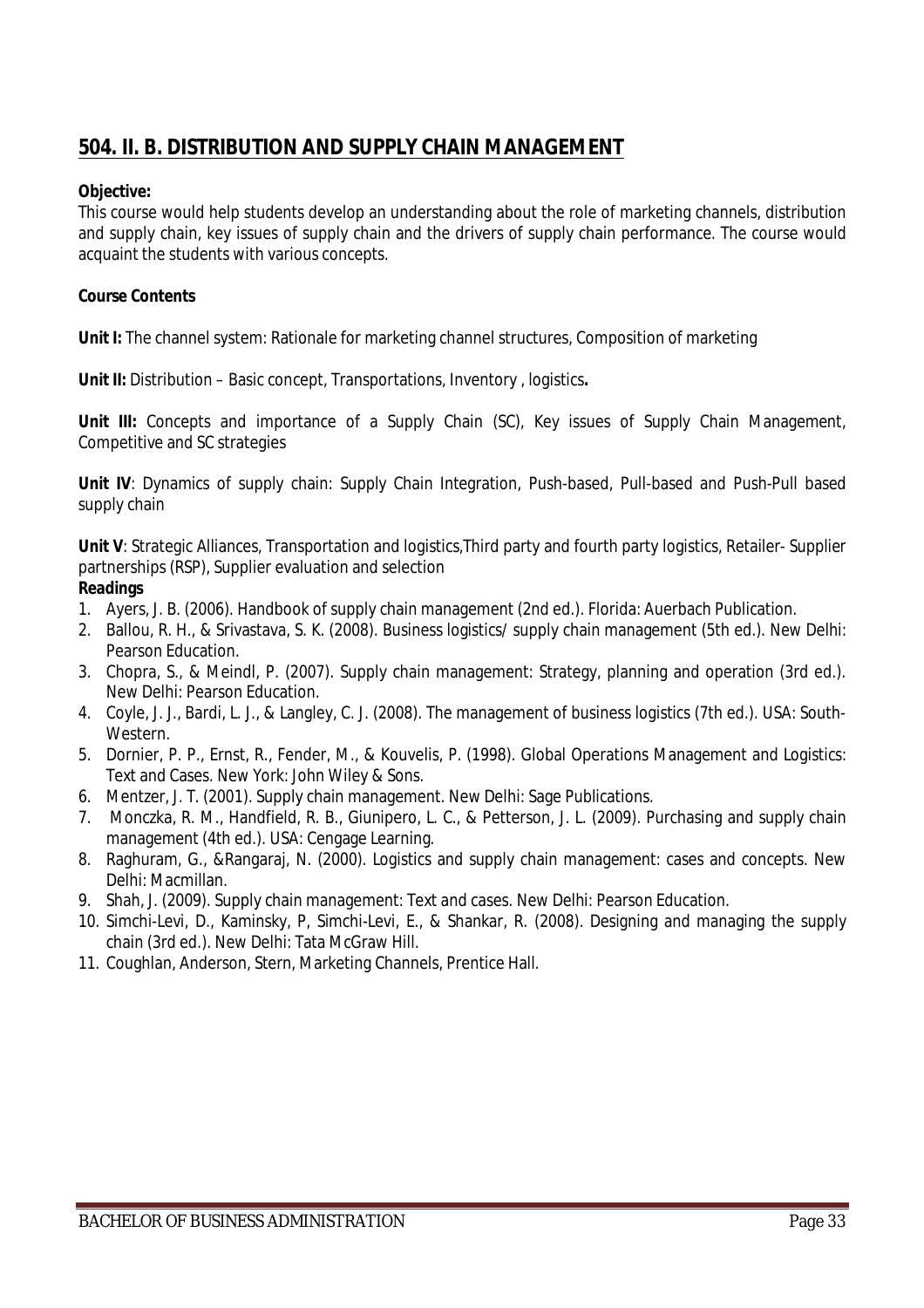# **504. III. A. HRD: SYSTEMS AND STRATEGIES**

**Objective:** The course gives an overview of the need for HRD and HRD practices which can develop and improve an Organization's systems and strategies leading to an optimal HRD climate.

#### **Course Contents**

#### **UNIT - I**

Human Resource Development (HRD): Concept, Relationship between human resource management and human resource development; Activity Areas of HRD: Training, Education and Career Development; HRD matrix.

#### **UNIT – II**

HRD Process: Designing and developing effective HRD programs; Implementing HRD programs; Evaluating HRD programs.

#### **UNIT- III**

HRD Interventions: Integrated Human Resource Development Systems; Physical and Financial Resources for HRD; HRD Climate; HRD Audit.

#### **UNIT – IV**

HRD Applications: Coaching and mentoring, Career management and development; High Performance Work Systems, Balanced Score Card, Appreciative inquiry; Integrating HRD with technology.

### **UNIT – V**

Evaluating the HRD Effort; Analysis and Feedback; Industrial relations and HRD; Future of HRD.

- 1. Nadler, Leonard: Corporate human Resource Development, Van Nostrand Reinhold / ASTD, New York.
- 2. Rao T.V. and Pareek, Udai: Designing and Managing Human Resource Systems, Oxford and IBH Publication Ltd.
- 3. Rao T.V.: Reading in human Resource Development, Oxford IBH Publication .Ltd.
- 4. Viramani B.R. and Seth, Pramila: Evaluating Management Training and Development, Vision Books.
- 5. Rao T.V.: Human Resource Development, Sage publication.
- 6. Kapur, Sashi: Human resource Development and Training in Practice, Beacon Books.
- 7. Lynton, Rolf P. and Pareek, Udai: Training for Development, Vistaar publication.
- 8. Werner J. M., DeSimone, R.L.: Human resource development, South Western.
- 9. Mankin, D.: Human resource development, Oxford University Press India.
- 10. Haldar, U. K.: Human resource development, Oxford University Press India.
- 11. Rao, T.V.: Future of HRD, Macmillan Publishers India.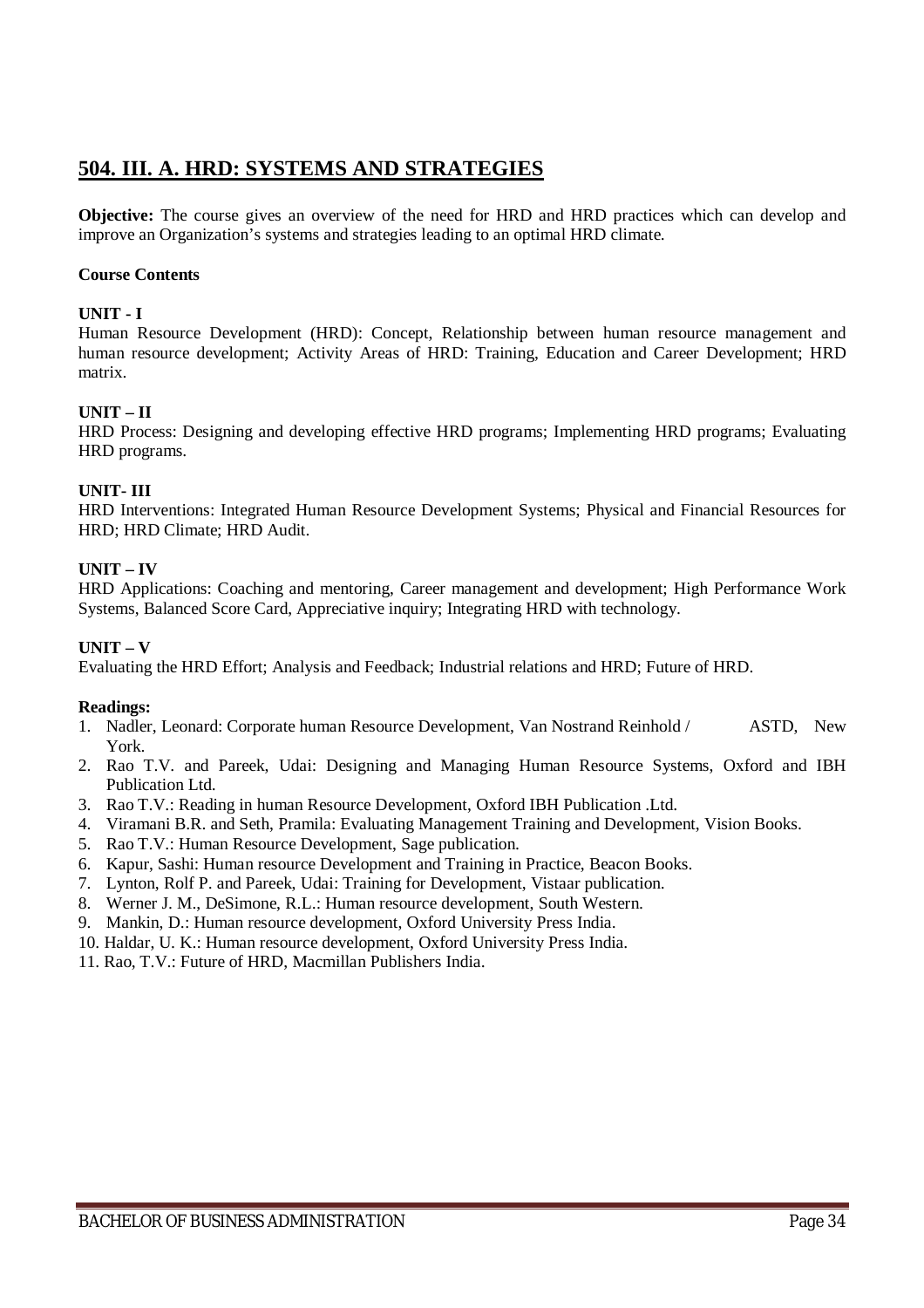# **504.III.B. PERFORMANCE AND COMPENSATION MANAGEMENT**

**Objective:** To familiarize students about concepts of performance and compensation management and how to use them to face the challenges of attracting, retaining and motivating employees to high performance.

#### **Course Contents**

#### **Unit I**

Introduction- Concept; Performance management and performance appraisal; Performance Management process: Performance planning, Methods of performance appraisal.

#### **Unit II**

Performance Management Model; Performance Management Systems (PMS) - strategies; Assessment of performance needs - characteristics, Goal Setting Theory, Expectancy Theory Performance management and reward systems; Ethical Perspectives in performance appraisal.

#### **Unit III**

Introduction to Job Evaluation, Methods of Job Evaluation; Company Wage Policy: Wage Determination, Pay Grades, Wage Surveys, Wage Components; Broad-banding, competency based pay.

#### **Unit IV**

Developing effective incentive plans, pay for performance; Supplementary pay benefits, insurance benefits, retirement benefits, employee services benefits; Benefits & Incentive practices in Indian industry.

#### **Unit V**

Wages in India: Minimum wage, fair wage and living wage; Methods of state regulation of wages; Wage differentials & national wage policy; Pay commissions, dearness allowances, linking wages with productivity.

- 1. Milkovich & Newman, Compensation, McGraw Hill.
- 2. T.J. Bergman, Compensation Decision Making, Harcourt, Fort Worth, TX
- 3. Richard Henderson: Compensation management in a knowledge based world, Prentice Hall.
- 4. T.N. Chhabra & Savitha Rastogi: Compensation management, Sun India Publications.
- 5. Gary Dessler, Human Resource Management, Prentice Hall.
- 6. Armstrong's Handbook of Performance Management: An Evidence-Based Guide to Delivering High Performance: Book by Michael Armstrong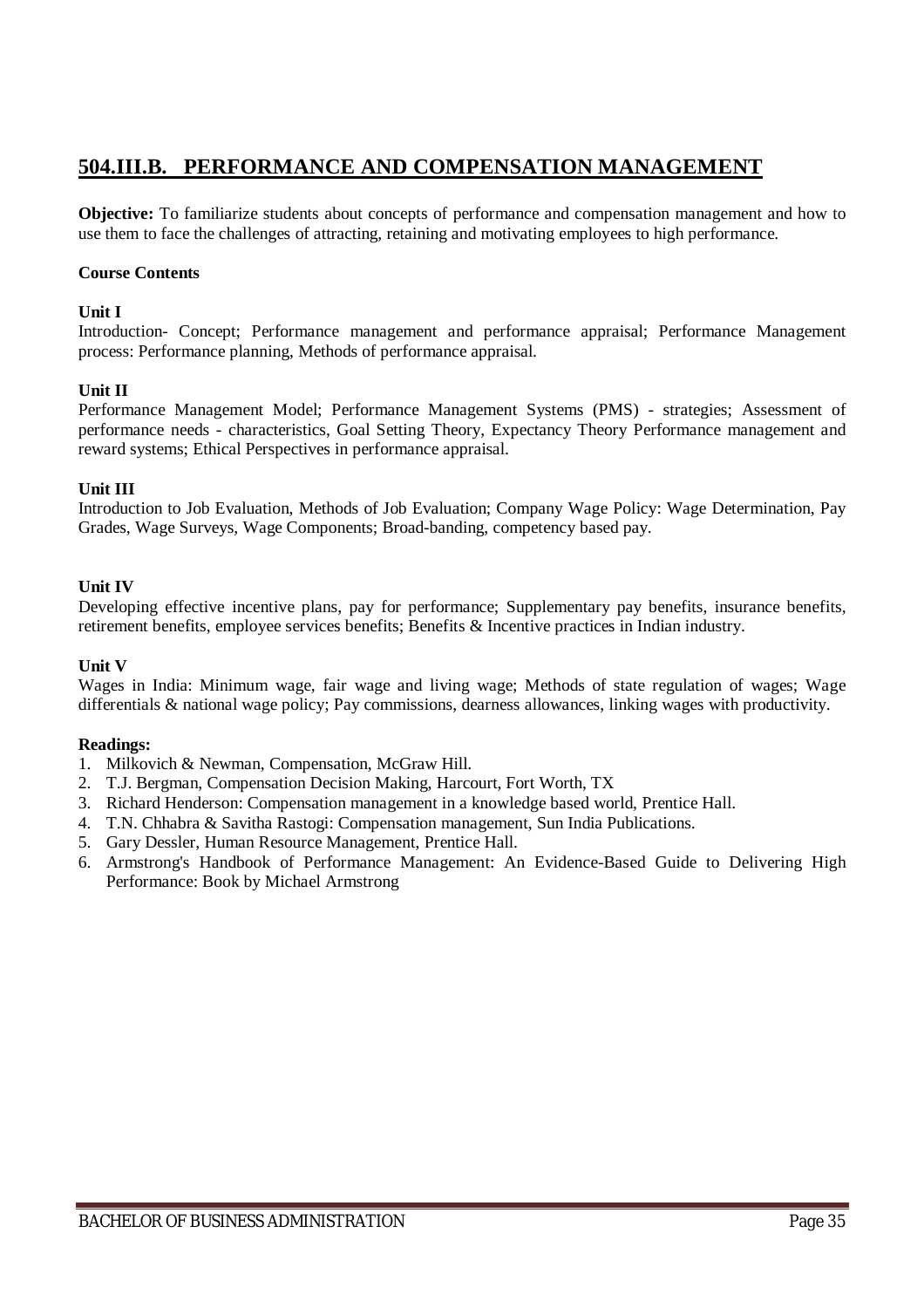# **504. IV. A INTERNATIONAL ACCOUNTING AND REPORTING SYSTEM**

**Objective:** - To develop skill and competencies of various practices in the International Accounting and Reporting Systems. A comparative perspective of the accounting standards and practices across the different countries is the focus of the study.

# **Course Contents:**

# **Unit I**

Global accounting standard: Meaning, needs, benefits of accounting standards, types of accounting standards,.

# **Unit II**

International Accounting Standard Committee (IASC): Process of developing International Accounting Standards.

International Accounting Standard Board (IASB): Standard Setting Procedures,

# **Unit III**

International Financial Reporting Standards (IFRS): Uses and objectives of IFRS, Fair Value Accounting (FVA), Public sector and IFRS.

# **Unit IV**

Global Accounting Standards and International Convergence.

- 1. Frederick, D.S. Choi and G. Mueller: International Accounting, Englewood Cliffs. Prentice Hall
- 2. Radebaugh, Lee H., Gray, Sidney J. & Black, Ervin L.: International Accounting and Multinational Enterprises, Wiley Publications
- 3. Miller Paul B.W and Bahnson, Paul R.: Quality Financial Reporting, Tata McGraw- Hill.
- 4. Evans, Thomas G., Taylor, Martin E. and Holzman Oscar:International Accounting and Reporting. New York: Macmillan Publishing Company.
- 5. Rathore, Shirin: International Accounting, Prentice Hall of India